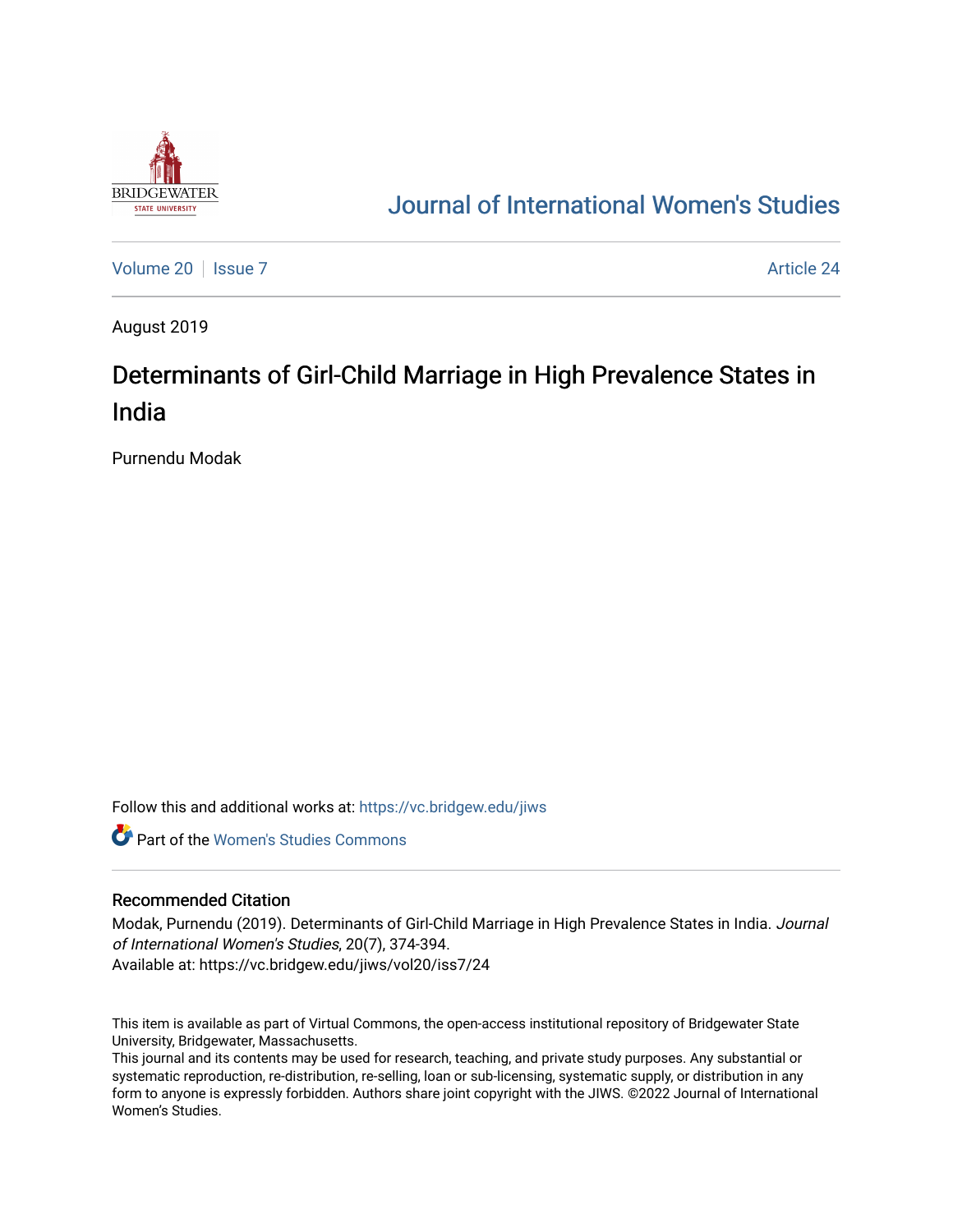#### Modak: Determinants of Girl-Child Marriage in India

This journal and its contents may be used for research, teaching and private study purposes. Any substantial or systematic reproduction, re-distribution, re-selling, loan or sub-licensing, systematic supply or distribution in any form to anyone is expressly forbidden. ©2019 Journal of International Women's Studies.

## **Determinants of Girl-Child Marriage in High Prevalence States in India**

By Purnendu Moda $k<sup>1</sup>$ 

### **Abstract**

The present study aims to investigate the determinants of girl-child marriage in the high prevalence states of India. The purpose of the study was to analyze various socio-economic, demographic, cultural, and village-level characteristics that are important in determining factors for girl-child marriage in high prevalence states of India. Binary logistic regression was applied to analyze secondary data (DLHS-4 data of 2012 -13) of 1,25,549 girls who were married off early. The results of this study indicated that the individual and household socio-economic and demographic characteristics, such as place of residence, education, religion, and caste were important factors determining girl-child marriage among high prevalence states in India. Moreover, it can be observed that there is a greater tendency towards child marriage among rural women, irrespective of educational and wealth differences in high prevalence states in India. Furthermore, it was also found that the largest drop in the prevalence of girl-child marriage is in the under-15 marriages, while marriages in the age group of 15-17 years is common in a number of high prevalence states like West Bengal, Tripura and Andhra Pradesh. The results show that the wealth quintile, village infrastructure quintile, and households that have a BPL card do not play any significant role as variables in reducing girl-child marriages in West Bengal and Andhra Pradesh. In this study, I have observed that girls with secondary and higher education have much lower chances of early marriage as compared to illiterate girls. Thus, education and early marriage are found to be closely linked.

*Keywords*: Child Marriage, Mean Year of Schooling, Village Infrastructure Quintile, Wealth Quintile

#### **Introduction**

 $\overline{\phantom{a}}$ 

Marriage is an important institution for the individual and the society at large. For the individual, it is a significant and memorable event in one's life cycle as well as the most important foundation in the family formation process. However, "child marriage is one of the most prevalent forms of sexual abuse and exploitation, especially among adolescent girls. It serves as a means of perpetuating power imbalances between men and women, both at home and outside" (Ghosh, 2011, p.1). Moreover, girl-child marriage has seriously affected sustainable development goals and millennium development goals in under-developed countries, including India. Within India, West Bengal, Tripura and Andhra Pradesh are the most affected states in this regard. Child marriage has five domains of impact on adolescent girls: (i) Fertility and population growth; (ii)

<sup>1</sup> Ph.D. Scholar, Department of economics, University of Calcutta (Kolkata), India. He has completed his M.Sc, B.Ed, and M.Phil in Economics from University of Calcutta. He has published more than 10 research paper in reputed national and International journals. Email: [Purnendumodak8@gmail.com.](mailto:Purnendumodak8@gmail.com)

Journal of International Women's Studies Vol. 20, No. 7 August 2019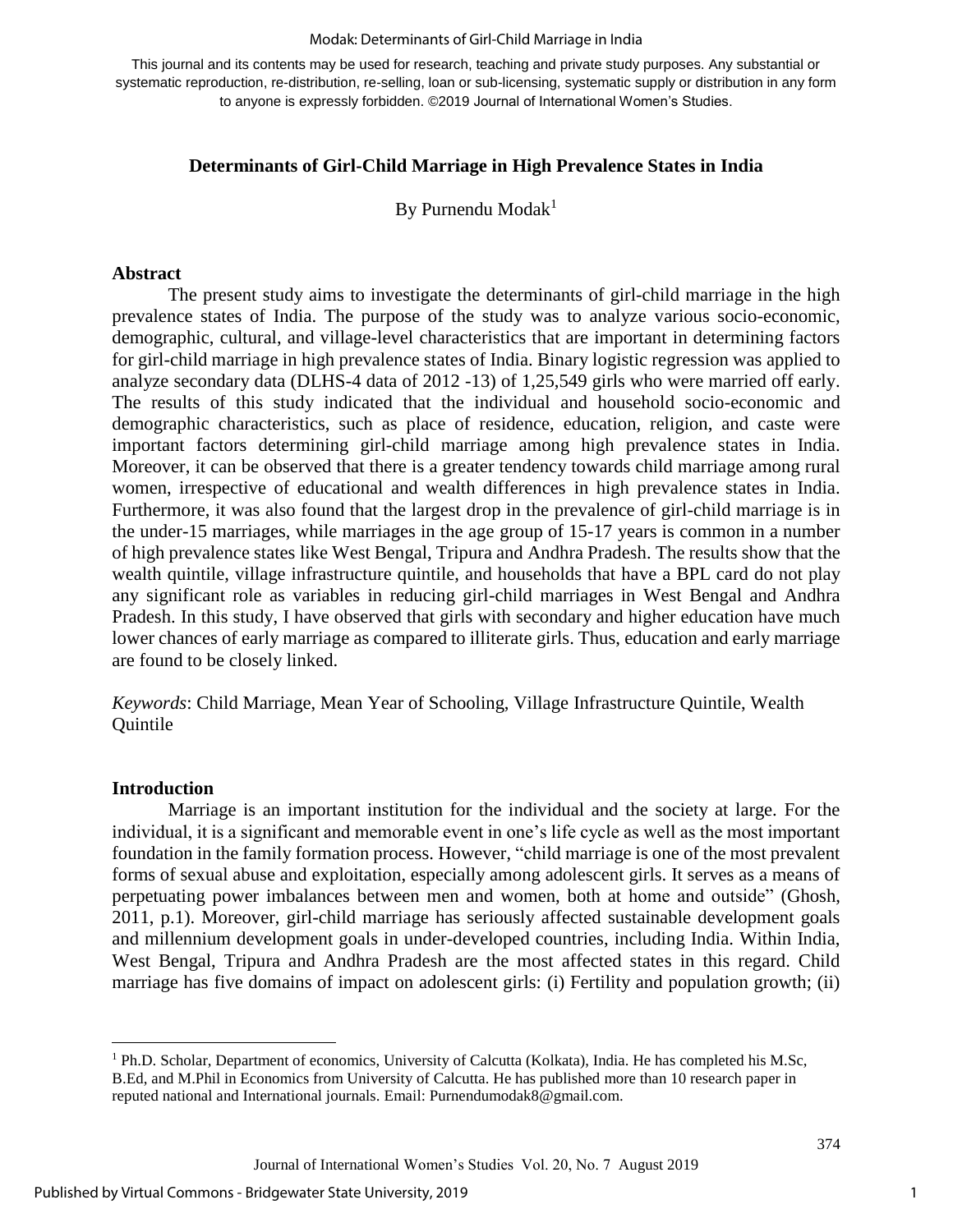Health, nutrition, and violence; (iii) Educational attainment; (iv) Labour force participation, earnings, and productivity; and (v) Decision-making and other areas (Wodon et.al, 2017).

According to the **"**Prohibition of Indian Child Marriage Act 2006", child marriage today is defined as one where girls and boys are married below the age of 18 and 21, respectively. The UNICEF (2008) report revealed that India has the twelfth highest rate of child marriage in the world. About 40 percent of the world's total child marriages occur in India. Similarly, 47 percent of Indian women and 56 percent of rural women, aged between twenty and twenty-four, marry below the age of 18. Child marriage is a serious problem in India. It is far more serious in West Bengal, Bihar, Rajasthan, and Andhra Pradesh. A report of the International Institute for Population Science (n.d) showed that the percentage of women between ages twenty and twentyfour who married before the age of 18 years was 26.8 percent (31.5 percent in rural areas and 17.5 percent in urban areas) in India. The states of West Bengal (40.7 percent), Bihar (39.1 percent), Rajasthan (35.4 percent), Andhra Pradesh (32.7 percent), Tripura (32.2 percent) and Madhya Pradesh (30.0 percent) were found to be the areas with highest incidence of girl-child marriage in India. Similar results were found in the case of Census-2011 as well as in the DLHS-4 data. Table 1 shows this result. For this reason, I have chosen the top three states (West Bengal, Tripura and Andhra Pradesh) in my analysis, which are very close and available in my data. In this study, I used DLHS-4 (2012-13) unit level data. This is national level data covering 336 districts in 26 states and Union Territories. It excludes the states covered by the previous Annual Health Survey, i.e. the EAG states (Bihar, Jharkhand, Uttar Pradesh, Uttarakhand, Madhya Pradesh, Chhattisgarh, Rajasthan, Orissa and Assam). The data regarding child-marriage in the high-prevalence states are presented as under the following Table 1:

|                                       | <b>Census 2011</b>            | DLHS-4 (2012-13)         | NFHS-4 (2015-16)         |
|---------------------------------------|-------------------------------|--------------------------|--------------------------|
| <b>Prevalence of</b>                  | Percentage of girls           | <b>Currently Married</b> | <b>Currently Married</b> |
| <b>Child Marriage</b>                 | married at less than 18       | women aged 20-24         | women aged 20-24 years   |
|                                       | years of age                  | years married before     | married before age of 18 |
|                                       | (Ever- married women)         | age of 18 years          | years                    |
| India                                 | 31.88                         | 27.06                    | 26.8                     |
| <b>High Prevalence State in India</b> |                               |                          |                          |
| West Bengal                           | 43.04(2 <sup>nd</sup> Higher) | 49.1 (Highest)           | $40.7$ (Highest)         |
| Tripura                               | 41.64                         | 43.44                    | 32.2                     |
| Andhra Pradesh                        | 42.92                         | 36.47                    | 32.7                     |
|                                       |                               |                          |                          |

**Table 1: Percentage of Child marriage in High Prevalence States in India**

Source: (1) Office of the Registrar General & Census Commissioner, Ministry of Home Affairs, Government of India for Census -2011 data; (2) Ministry of Health and Family Welfare, Government of India (2013) for DLHS-4(2012-13) data; (3) International Institute for Population Science (IIPS). (n.d) for NFHS-4 Report

This paper is divided into six sections. The next section offers a brief discussion of the primary reasons responsible for child marriage. The objectives of the study are spelled out in the following section. Section-4 of the paper discusses the data and methodology. Section-5 provides the results and discusses the various socio-economic and demographic factors associated with girlchild marriages in high prevalence states in India, and Section-6 provides the conclusion and emphasizes policy implications and future research study.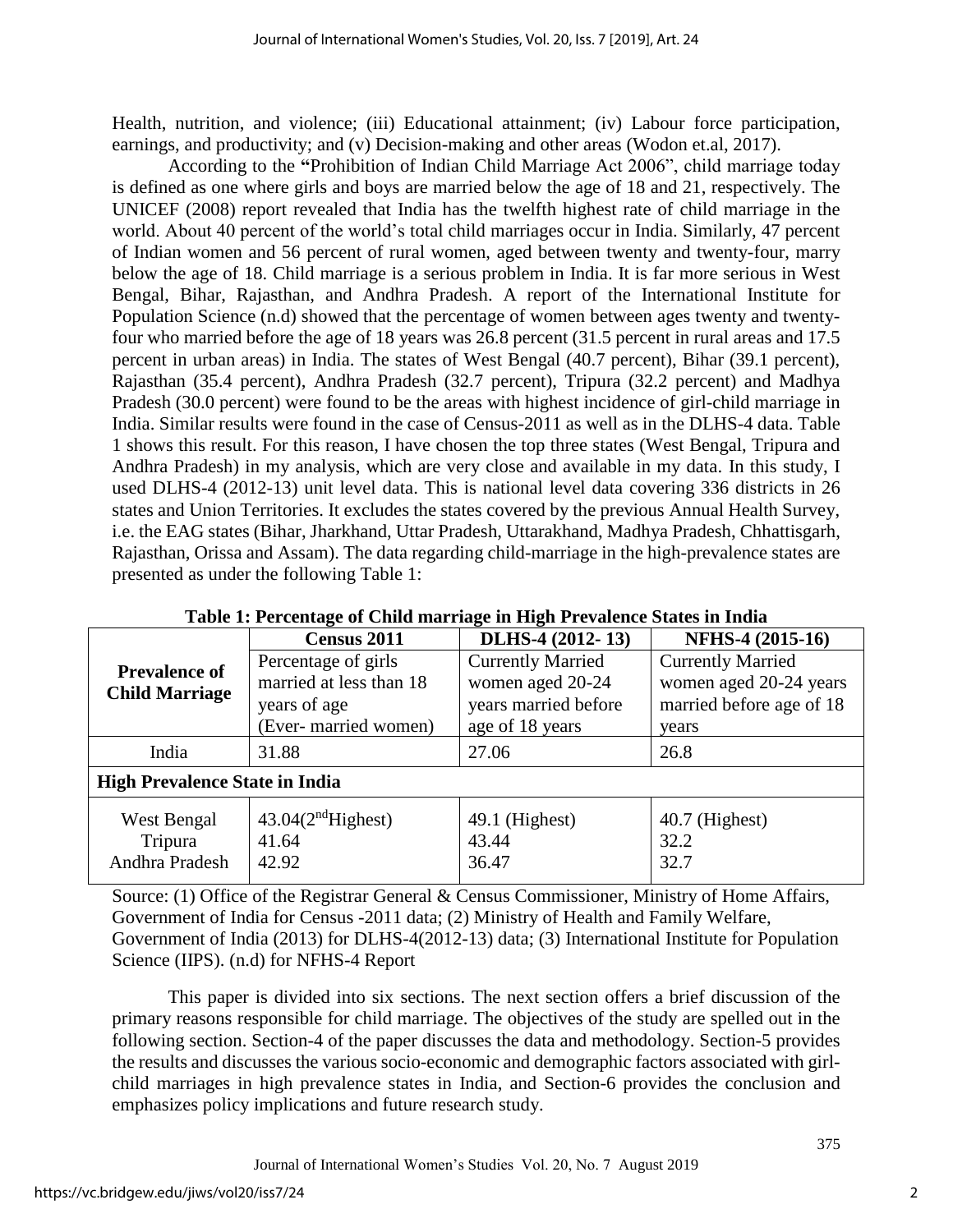## **Primary Reasons for Child Marriage**

Child marriage is one of the key factors which hinders economic development in many states, including West Bengal, Tripura and Andhra Pradesh. It renders a significant sector of girls and women vulnerable.

Poverty is one of the main determinants of early marriage. Poor parents think of girls as an economic burden for families. They try to marry their daughters off at an early age to reduce family expenditures and to minimize the cost of marriages (Nayan, 2015). Moreover, child marriage is still prevalent in India due to lack of education, enlightenment and awareness among people (Nayan, 2015). Girls with secondary and higher secondary educational attainment will tend to postpone their marriages in order to improve their chances of better economic livelihood and independence (ICRW, 2012).

In highly patriarchal societies, the husband's educational attainment is likely to matter as much as that of the wife. Men with lower educational attainment have greater chances of having younger wives, who are generally assigned traditional female roles. I, therefore, postulate that women with husbands with fewer years of schooling marry earlier than those with husbands with more years of schooling (Srinivasan et al, 2015).

Some religious communities tend to emphasize child marriage among females because of traditional customs that prevail in the communities. Women from socio-economically underprivileged communities, namely Scheduled Castes (SC) and Scheduled Tribes (ST) are more likely than those from other castes to marry at an early age because of cultural reasons (Srinivasan et al, 2015).

Researchers have shown that girls who marry before 18 are more likely to be married to much older men. There is a strong association between the age gap and girls getting married at an early age (ICRW, 2007). Moreover, the age gap is regarded as a measure of equity between a woman and her partner. A smaller age gap indicates a higher status level for women (Amin & Cain, 1997).

# **Objective of the Study**

The objectives of this paper are:

- 1) Using DLHS-4 unit level data, I have attempted to discover the determinants of girl-child marriage among high prevalence states in India.
- 2) To analyze the various demographic, socio-economic and cultural factors leading to girlchild marriages among high prevalence state in India.
- 3) To investigate if any relationship exists between the village infrastructural development and prevalence of girl-child marriages among high prevalence states in India.

# **Data and Methodology**

*Data*

l

In this study, DLHS-4 (Ministry of Health and Family Welfare, Government of India, 2012-13) unit level data is used as the main data source. I use unit level household data, evermarried<sup>2</sup> women data, and village level data to identify the determinants of child marriage among high prevalence states in India. I use DLHS-4 data as the main data source and latest data; no other

<sup>&</sup>lt;sup>2</sup> Ever-married women are those persons who have been married at least once in their lives although their current marital status may not be "married".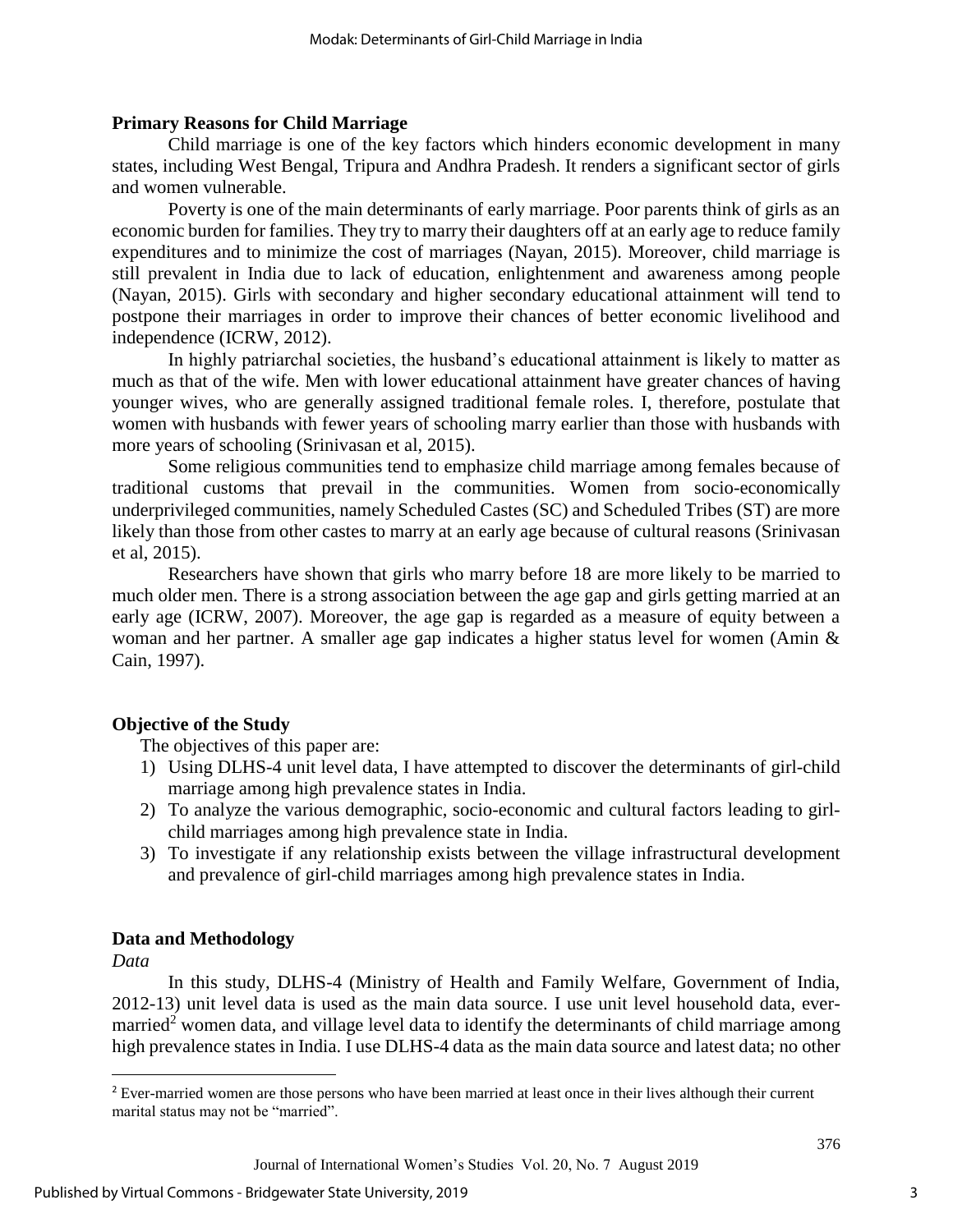data source is available which offers information on the variables used in this paper. It offers information not only at the district level, but also at the village level in India, by which I was able to measure the prevalence of girl-child marriages in the villages of West Bengal, Tripura and Andhra Pradesh. In Census-2011 and the National Family Health Survey (NFHS)-4 data there is no information on this variable.

#### *Methodology*

I have used a logit model with the objective of investigating the determining factors which play a significant role in the incidence of girl-child marriages among high prevalence states in India. Clearly, the logit model is used because my dependent variable, the dummy dependent variable, takes the value of 1 if a girl has married below 18 and 0. The age of marriage of a girl is given in the data for ever married girl or woman in the DLHS-4 data. Three models of regression have been used to estimate the determinants of girl-child marriages among high prevalence states in India. The first logit model to explain whether a girl marries before 18 or not is,

$$
P(y = 1 | x) = G(\alpha + \beta X + \mu H + \gamma Z)
$$
 (1)

Where  $P$  is the probability of a girl marrying before 18 and  $X$  is the vector of dummies for a woman's educational qualification (the educational dummies being primary, middle, and higher education with illiterate as the reference category). Similarly, H is the vector of dummies for the husband's educational qualification (the educational dummies being primary, middle, and higher education with "illiterate" as the reference category). Z is the vector of household characteristics (religion, locality, caste, and wealth quintile) and other women characteristics (age gap & occupation). β, µ, ϒ are the vectors of parameters associated with X, H, and Z respectively, and *α* is the intercept. The wealth quintile of a household is calculated from the data on household assets using principal component analysis.

In the second model, the wealth quintile is substituted with some vital household characteristics like whether the household has a Below Poverty Line (BPL) card (or not), whether firewood is used as a fuel (or not) for cooking, whether the structure of the house is Pucca (or not), source of lighting, types of toilet, and drinking water in the household. This is done to isolate these very important characteristics, which would go unnoticed if the wealth quintile was taken as a whole. The second model is thus specified as,

$$
P(y = 1 | x) = G(\alpha + \beta X + \mu H + \gamma Z')
$$
 (2)

Where  $Z'$  is new vector of household characteristics and rest are as in Model 2.

In the third model, I have incorporated village characteristics in addition to educational dummies and household characteristics. The village characteristics are given in the village level data of the DLHS-4 and have been merged with the ever-married woman data to link every woman to the characteristics of her village. Thus, the third model is written as,

$$
P(y = 1 | x) = G(\alpha + \beta X + \mu H + \theta V + \gamma Z)
$$
\n(3)

Here V is the vector of village characteristics i.e., village infrastructure quintile, natural disaster, village(s) with Mahila Mandal (MM) & Self-Help Group (SHG), village(s) with an employment scheme and other scheme facilities, and  $\theta$  is the vector of the parameters associated with it. The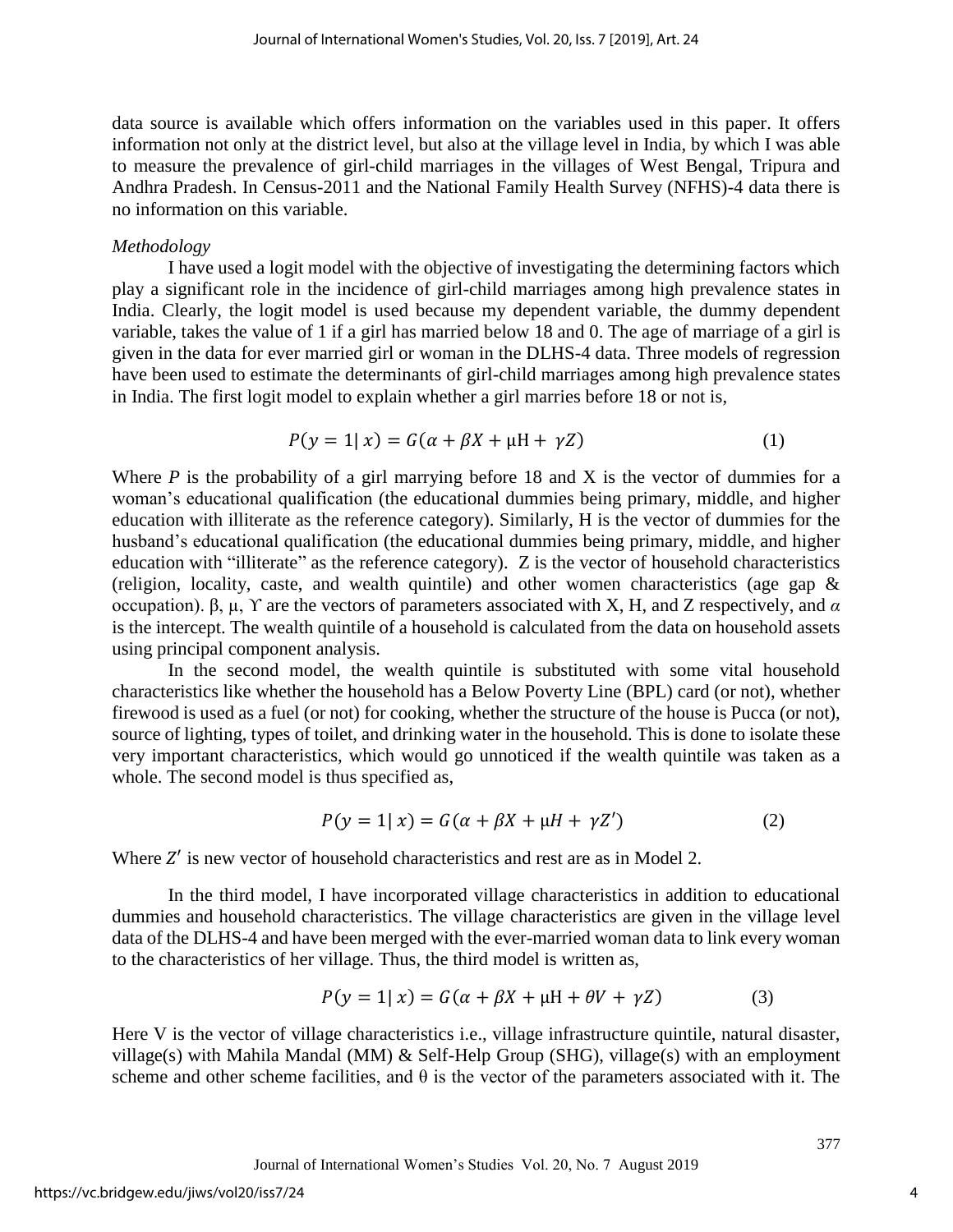rest of the variables are described in Model 1. The village infrastructure quintile has been calculated from the village level data of the DLHS-4.

#### **Results and Discussion**

## *Relationship between Girl-Child Marriage and Socio-economic Factors among High Prevalence States in India*

Needless to say, child marriage is a serious problem among high prevalence states in India. Here, I have examined the socio-economic and demographic characteristics of girls and women such as the place of residence, religion, caste and household wealth status as important variables to estimate the age of marriage among women who were married below the age of 18.

Table 2 shows the mean age at marriage and percentage of girls and boys getting married below the legal age of marriage in every state in India. As per the DLHS-4 data, the mean age at marriage for men was the highest in Goa (29.6 years) and lowest in Haryana (23.8 years). Similarly, the mean age at marriage for women was among the highest in Goa (25.3 years) and lowest in West Bengal (19.2 years). The overall mean age at marriage was 26 years for men, and 21.9 years for women. For both men and women, mean age at marriage in urban areas was higher by 1 year than in rural areas. On the whole, 20.7 and 21.22 percent of the marriages among men and women were below the respective permissible legal ages for marriage of 21 and 18 years respectively. The highest proportion of marriage below the legal age for women was found in West Bengal (31.6 percent), followed Tripura (21.9 percent) and Andhra Pradesh (19.9 percent). Among all states in India, the mean age at marriage increased among men and women from DLHS-3 to DLHS-4 data. As per the DLHS-4 data, 27.06 percent of the women in the age group of 20-24 years got married before 18 years, out of which 29.83 percent were in rural areas and 24.29 percent were in urban areas. However, higher incidence of early marriage for women took place in the state of West Bengal (49.1 percent), Tripura (43.44 percent), Andhra Pradesh (36.47 percent), and Arunachal Pradesh (36.1 percent) etc. By comparing the DLHS-3 data with the DLHS-4 data for the currently married women aged 20-24 years who married before the age of 18, it can be seen that the overall percentage change in child marriages have not uniformly declined in all states in India. For example, Andhra Pradesh (21.4 percent), Karnataka (17.1 percent), Meghalaya (11.34 percent), and Tamil Nadu (9.65 percent) have performed very well in terms of reducing child marriage in India.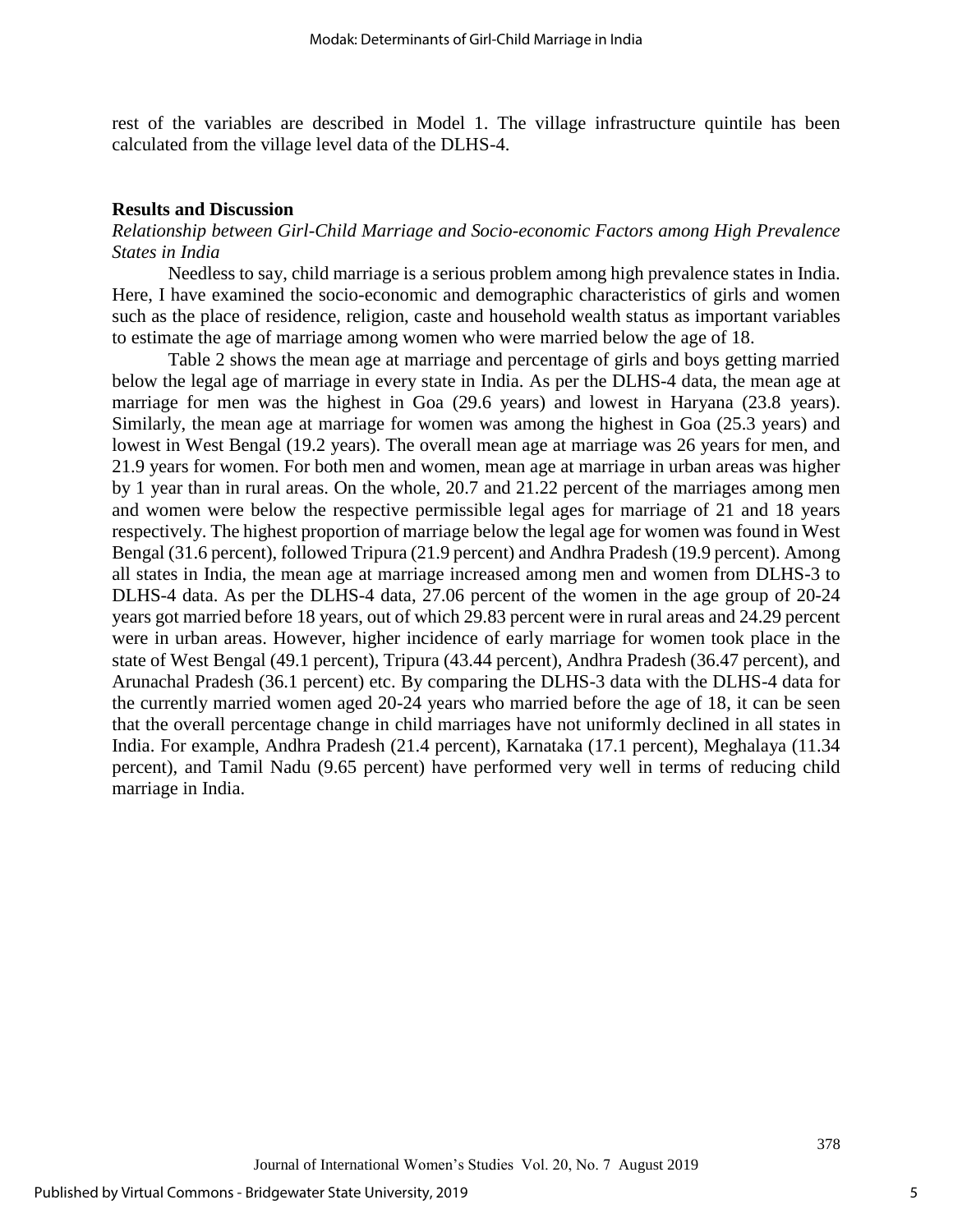# *Table-2:* **Mean Age at Marriage and Percentage of Marriages below the Legally Prescribed Minimum Age of Marriage by Sex, Residence and State in India**

|             |                       | DLHS-4      | DLHS-4 data        |                  |             | DLHS-3   | DLHS-3 data        |             | DLHS-          | DLHS-          |        |
|-------------|-----------------------|-------------|--------------------|------------------|-------------|----------|--------------------|-------------|----------------|----------------|--------|
|             |                       | data        |                    |                  |             | data     |                    |             | $\overline{4}$ | $\overline{3}$ |        |
|             |                       |             | Percentage of      |                  |             |          | Percentage of      |             | Current        | Current        |        |
|             |                       | Mean Age    | Marriages          |                  |             | Mean Age | Marriages          |             | 1y             | 1y             |        |
|             |                       | at Marriage | <b>Below Legal</b> |                  | at          |          | <b>Below Legal</b> |             | Married        | Married        |        |
|             |                       |             | Age at             |                  |             | Marriage | Age at             |             | Women          | Women          |        |
|             |                       |             | Marriage           |                  |             |          | Marriage           |             | Aged           | Aged           |        |
| Place of    |                       |             | Men                | Wom              |             |          |                    | Wome        | $20 - 24$      | $20 - 24$      |        |
| residence   |                       |             | Aged               | en               |             |          | Men                | $\mathbf n$ | Married        | Married        |        |
| /state      | Me                    | wome        | Less               | Aged             | Me          | wom      | Aged               | Aged        | Before         | <b>Before</b>  |        |
|             | n                     | $\mathbf n$ | than               | Less             | $\mathbf n$ | en       | Less               | Less        | 18             | 18             |        |
|             |                       |             | 21                 | than             |             |          | than 21            | than        |                |                | Change |
|             |                       |             |                    | 18               |             |          | year               | 18          |                |                |        |
|             |                       |             | years              | year             |             |          |                    | Year        |                |                |        |
| Andaman     | 24.                   |             |                    |                  |             |          |                    |             |                |                |        |
| & Nicobar   | 9                     | 21.1        | 3.8                | 7.8              | 26          | 21.6     | 5.2                | 6           | 19.64          | 24.5           | 4.86   |
| Andhra      | 24.                   |             |                    | 19.9             |             |          |                    |             | 36.47          |                |        |
| Pradesh     | 3                     | 19.8        | 14.7               | (3)              | 24          | 19       | 19.5               | 28.6        | (3)            | 51.9           | 21.4   |
| Arunachal   | 24.                   |             |                    |                  |             | 21.7     |                    |             |                |                |        |
| Pradesh     | 5                     | 21.3        | 18.3               | 13               | 25          |          | 14.5               | 8.2         | 36.1           | 26.2           | $-9.9$ |
| Chandigar   | 25.                   |             |                    |                  |             |          |                    |             |                |                |        |
| $\mathbf h$ | 3                     | 22.5        | 11.5               | 1.9              | 25          | 23.2     | 12.1               | 3.3         | 14.29          | 21.8           | 7.51   |
|             | 29.                   |             |                    |                  |             |          |                    |             |                |                |        |
| Goa         | 6                     | 25.3        | 1.7                | $\boldsymbol{0}$ | 30          | 25.1     | $2.7\,$            | 3           | 21.7           | 19.1           | $-2.6$ |
|             | 23.                   |             |                    |                  |             |          |                    |             |                |                |        |
| Haryana     | 8                     | 20.8        | 17.3               | 5.9              | 23          | 19.7     | 27.4               | 15.9        | 27.99          | 28             | 0.01   |
| Himachal    | 26.                   |             |                    |                  |             |          |                    |             |                |                |        |
| Pradesh     | $\overline{2}$        | 22.3        | 2.9                | 0.5              | 26          | 21.9     | 6                  | 1.6         | 12.8           | 9.1            | $-3.7$ |
|             | 26.                   |             |                    |                  |             |          |                    |             |                |                |        |
|             | $\overline{4}$        | 20.5        | 7.2                | 14.1             | 26          | 19.8     |                    |             | 33.11          | 50.2           |        |
| Karnataka   |                       |             |                    |                  |             |          | 11.1               | 22.4        |                |                | 17.1   |
| Kerala      | 28.<br>$\overline{2}$ | 22.6        | $\mathbf{1}$       | 2.8              | 28          | 22.1     | 1.2                | 6.8         | 9.7            | 15.5           | 5.8    |
| Maharasht   | 25.                   |             |                    |                  |             |          |                    |             |                |                |        |
| ra          | 1                     | 20.1        | 9.3                | 12               | 24          | 19.3     | 12.4               | 17.6        | 30.87          | 40.4           | 9.53   |
|             | 26.                   |             |                    |                  |             |          |                    |             |                |                |        |
| Manipur     | $\overline{7}$        | 24          | 9.5                | $\boldsymbol{7}$ | $27\,$      | 23.6     | 8.6                | 6.3         | 22.36          | 24.7           | 2.34   |
| Meghalay    | 27.                   |             |                    |                  |             |          |                    |             |                |                |        |
| a           | $\mathbf{1}$          | 23.4        | 12.2               | 5.7              | 24          | 21.1     | 27.7               | 15          | 22.96          | 34.3           | 11.34  |
|             | 26.                   |             |                    |                  |             |          |                    |             |                |                |        |
| Mizoram     | 1                     | 23.1        | 13.5               | $\boldsymbol{6}$ | 25          | 21.7     | 20.9               | 9.9         | 27.55          | 23.7           | $-3.9$ |
|             | 27.                   |             |                    |                  |             |          |                    |             |                |                |        |
| Nagaland    | $\mathbf{1}$          | 24.6        | 2.6                | 6                |             |          |                    |             | 22.58          |                |        |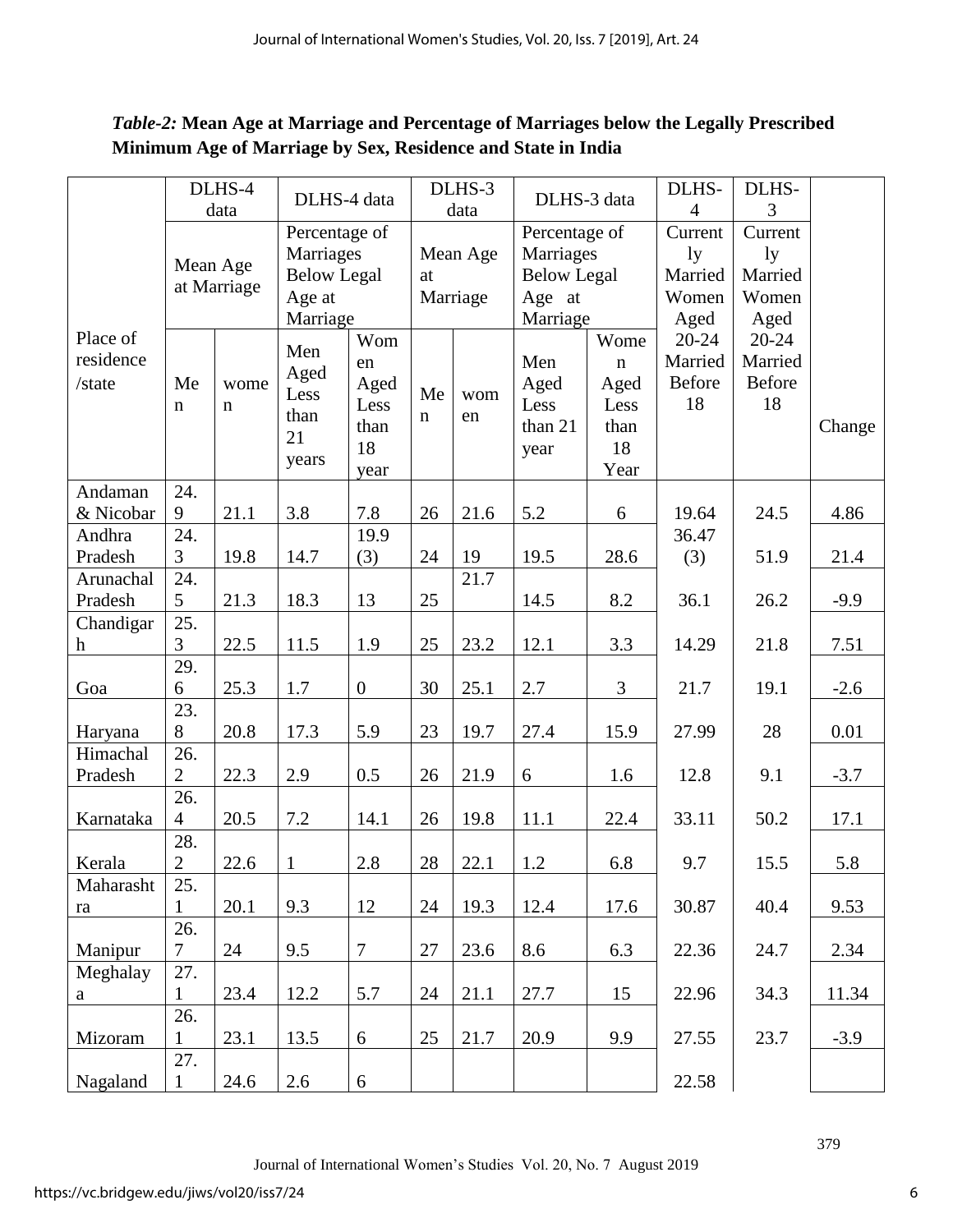| Pondicher | 28.            |       |      |       |    |      |      |      |            |      |        |
|-----------|----------------|-------|------|-------|----|------|------|------|------------|------|--------|
| ry        | $\overline{2}$ | 22.8  | 3.3  | 4.9   | 28 | 22.5 | 3.5  | 3.6  | 15.95      | 17.4 | 1.45   |
|           | 24.            |       |      |       |    |      |      |      |            |      |        |
| Punjab    | 6              | 21.9  | 11.7 | 3.9   | 24 | 21.3 | 15.5 | 5.8  | 16.51      | 15.5 | $-1$   |
|           | 24.            |       |      |       |    |      |      |      |            |      |        |
| Sikkim    | 6              | 22.8  | 15.5 | 8.3   | 25 | 21.5 | 21.1 | 16   | 35.83      | 30.6 | $-5.2$ |
| Tamil     |                |       |      |       |    |      |      |      |            |      |        |
| Nadu      | 27             | 22    | 3.6  | 5.3   | 27 | 21.3 | 4.8  | 9.1  | 14.35      | 24   | 9.65   |
| Telangana | 24             | 19.8  | 11.8 | 10.7  |    |      |      |      | 27.35      |      |        |
|           | 26.            |       |      | 21.9  |    |      |      |      | 43.44      |      |        |
| Tripura   | $\overline{2}$ | 20.9  | 13.5 | (2)   | 26 | 20.2 | 16.5 | 21.1 | (2)        | 43.6 | 0.16   |
| West      | 25.            |       |      | 31.6  |    |      |      |      |            |      |        |
| Bengal    | 4              | 19.2  | 15.8 | (1)   | 25 | 18.5 | 21.7 | 41.3 | 49.1 $(1)$ | 54.7 | 5.85   |
| Rural     | 25.            |       |      |       |    |      |      |      |            |      |        |
| Area      | 6              | 21.94 | 11.7 | 10.15 | 23 | 19.2 | 28.4 | 26.9 | 29.83      | 48   |        |
| Urban     | 26.            |       |      |       |    |      |      |      |            |      |        |
| Area      | 6              | 22.7  | 6.21 | 5.62  | 26 | 21.2 | 12.6 | 11   | 24.29      | 29.4 |        |
| DLHS-4    | 26             | 21.9  | 20.7 | 21.22 |    |      |      |      | 27.06      |      |        |
| DLHS-3    |                |       |      |       | 24 | 20.2 | 23.4 | 22.1 |            | 38.7 |        |

*Source:(i)* Ministry of Health and Family Welfare, Government of India (2013) for DLHS-4(2012-13) data;(ii) International Institute for Population Science (IIPS) (2010) for DLHS-3 *(2007-08) data*

In order to map the improvement in the percentage of girls' child marriage and also the progress made in reducing the proportion of girls getting married below the legal age, a comparison has been done between the rest of India and the high prevalence states in West Bengal, Tripura and Andhra Pradesh. Table-3 shows that the largest drop in the prevalence of girl-child marriages were found in the under-15 marriages, while marriages in the age group 15-17 years, continue to occur quite frequently in a number of high prevalence states in India. The individual and household socio-economic characteristics, such as place of residence, education, religion, and caste were important factors in determining girl-child marriages in the rest of India as well as in West Bengal, Tripura and Andhra Pradesh. In West Bengal, the percentage of girl-child marriage in the below 15 years and 15-17 years age group were found to be greater than those in the other high prevalence states in India. A higher proportion of girls from Below Poverty Line (BPL) families belong to that group in West Bengal, Tripura and Andhra Pradesh. From these tables, it can be discerned that West Bengal's performance is poorer than the other high prevalence states in India in term of marriage below eighteen in rural areas than the urban areas, and also slightly higher among Muslims than Hindus. A systematic drop in the percentage of girl-child marriages among girls was witnessed as the level of schooling rises. Among high prevalence states in India, the percentage of girl-child marriage was higher among the illiterate and primary educated women in the below 15 and 15-17-year age groups. The education level of the husband plays another important role in reducing child marriage among girls as level of schooling rises. In the case of West Bengal, 10.13 and 38.12 percent of the women who married before fifteen and between fifteen and seventeen years of age respectively had illiterate husbands. Similarly, In Tripura, 12.95 and 42.59 percent of women who married before they turned fifteen and between fifteen and seventeen years of age respectively had primary-educated husband. A Wealth Index was calculated from household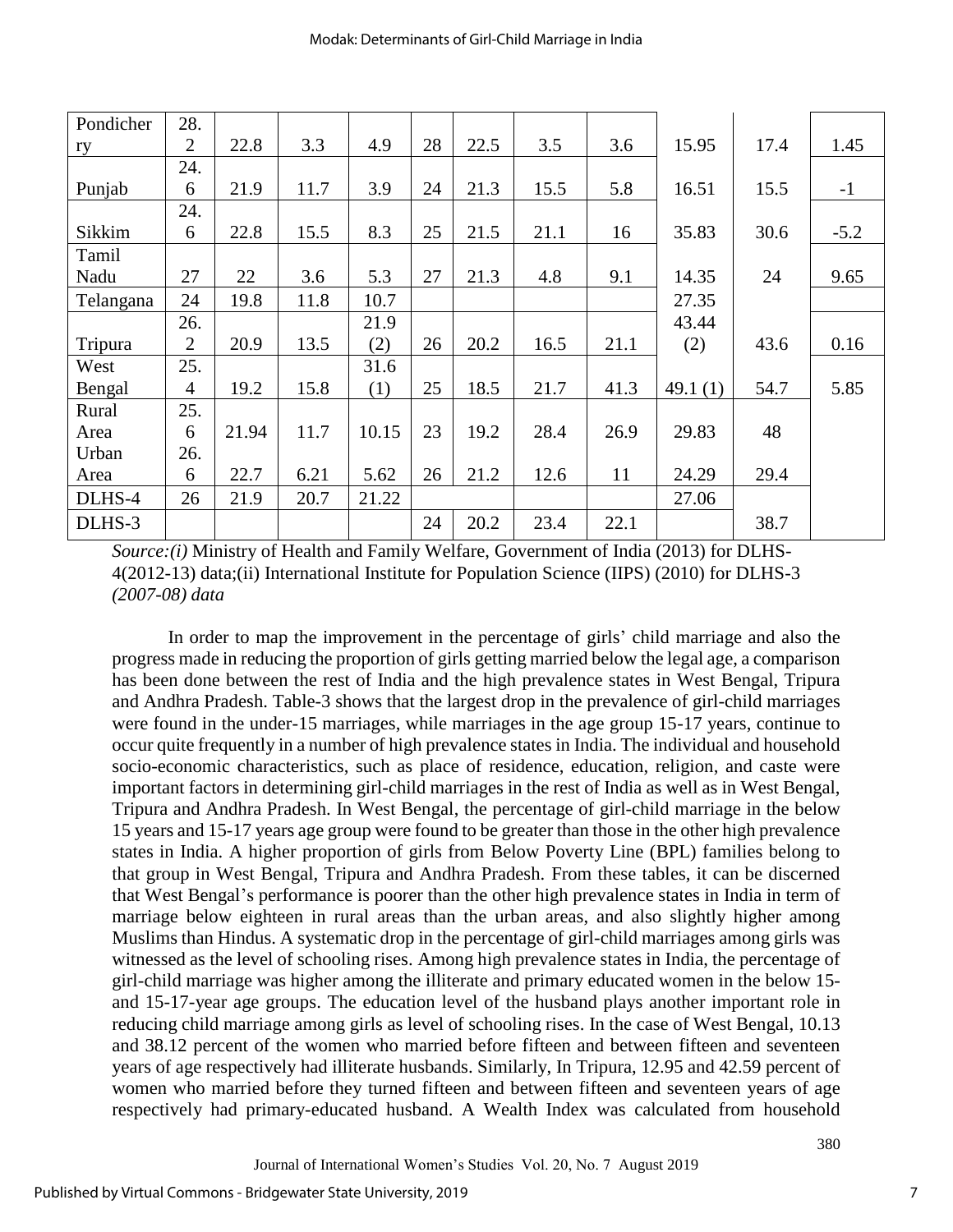assets. Among high prevalence states in India, the percentage of child marriage was higher among the poorest households as compared to the richest households in the below 15 years and 15-17 years age groups. Here, West Bengal's performance is worse than the other high prevalence states in India.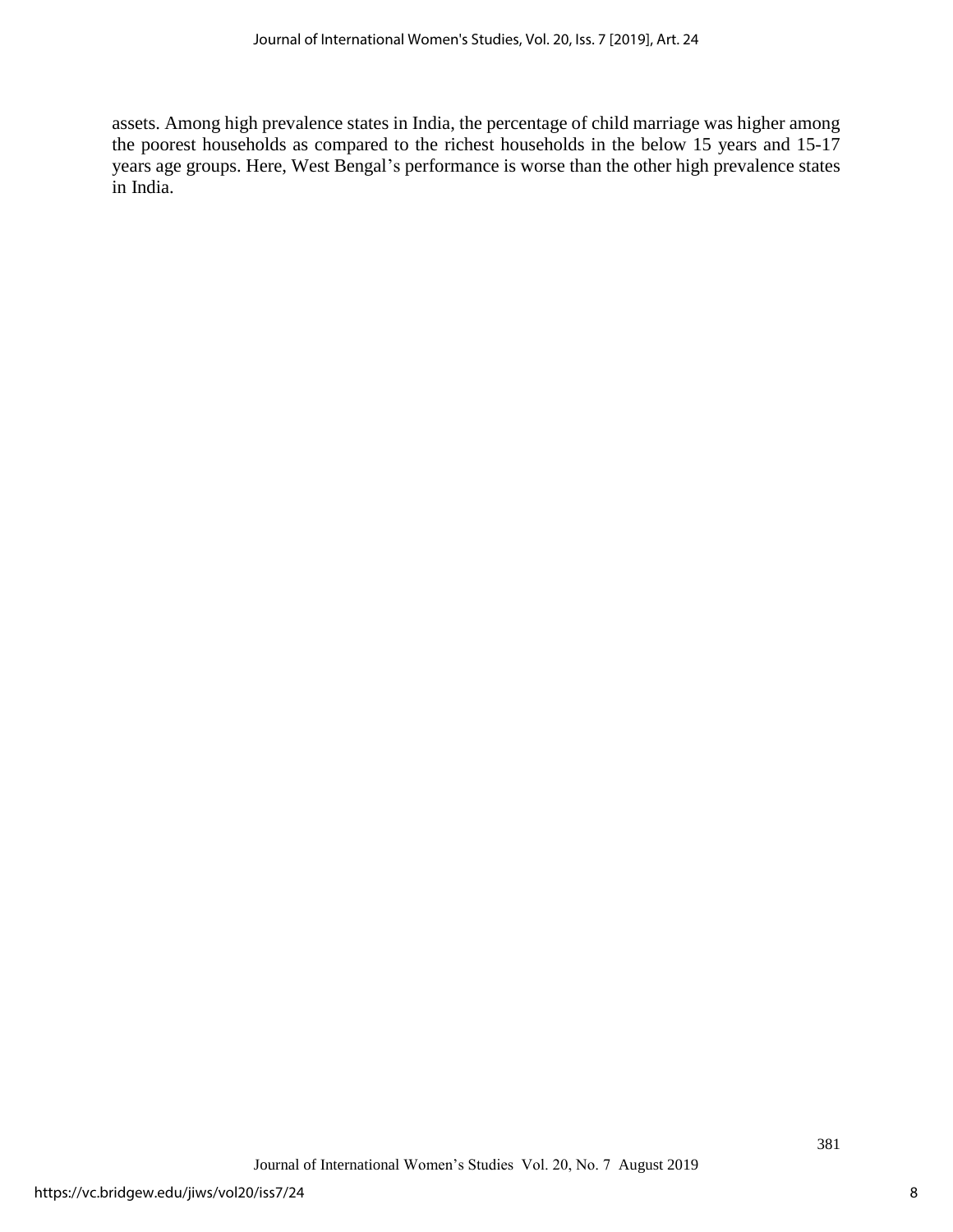# *Table-3***: Demographic and Socio-economic Characteristics of Currently Married Women Aged 20-24 Years and Age at Marriage in West Bengal, Tripura, Andhra Pradesh and Rest of India**

| Demographic and                                     |                                                            | <b>Rest of India</b>                                                  |                                          |                                                                                        | <b>West Bengal</b>                             |                                                                            |                                          | <b>Tripura</b>                                                           |                                                                                  |                                                                            | <b>Andhra Pradesh</b>                  |                                                                       |                                                                                         |
|-----------------------------------------------------|------------------------------------------------------------|-----------------------------------------------------------------------|------------------------------------------|----------------------------------------------------------------------------------------|------------------------------------------------|----------------------------------------------------------------------------|------------------------------------------|--------------------------------------------------------------------------|----------------------------------------------------------------------------------|----------------------------------------------------------------------------|----------------------------------------|-----------------------------------------------------------------------|-----------------------------------------------------------------------------------------|
|                                                     | Socioeconomic                                              |                                                                       | <b>Women Married</b>                     |                                                                                        |                                                | <b>Women Married</b>                                                       |                                          |                                                                          | <b>Women Married</b>                                                             |                                                                            |                                        | <b>Women Married</b>                                                  |                                                                                         |
|                                                     | <b>Characteristics</b><br>of Girls / Women                 | $\,<$<br>15<br>yea<br>r                                               | $15 - 17$<br>year                        | $\geq 18$<br>year                                                                      | < 15<br>year                                   | $15-$<br>17<br>yea<br>$\mathbf{r}$                                         | $\geq$ 18<br>year                        | < 15<br>year                                                             | $15-$<br>17<br>year                                                              | $\geq 18$<br>year                                                          | < 15<br>year                           | $15-$<br>17<br>year                                                   | $\geq18$<br>year                                                                        |
| Religion                                            | Hindu<br>Muslim                                            | 5.1<br>8<br>5.4<br>$\mathbf{1}$                                       | 19.3<br>22.17                            | 75.5<br>$\overline{2}$<br>72.4<br>$\overline{2}$                                       | 11.1<br>8<br>14.9                              | 31.3<br>37.1<br>$\overline{7}$                                             | 57.52<br>47.93                           | 7.99<br>9.38                                                             | 30.3<br>$\mathbf{1}$<br>32.8<br>$\mathbf{1}$                                     | 61.7<br>$\boldsymbol{0}$<br>57.8<br>$\mathbf{1}$                           | 4.94<br>5.61                           | 28.1<br>$\overline{0}$<br>29.0<br>3                                   | 66.9<br>6<br>65.3<br>6                                                                  |
|                                                     |                                                            | 5.2<br>8                                                              | 20.5<br>22.22                            | 74.2<br>$\overline{2}$                                                                 | 11.3<br>$\overline{2}$                         | 41.1<br>$\overline{3}$                                                     | 47.55<br>51.8                            | 14.0<br>9                                                                | 26.1<br>7                                                                        | 59.7<br>$\overline{4}$                                                     | 5.84<br>7.87                           | 28.2<br>$\mathbf{1}$                                                  | 65.9<br>5                                                                               |
| Caste                                               | <b>SC</b><br><b>ST</b><br><b>OBC</b>                       | 5.3<br>9<br>4.3                                                       | 18.23<br>20.87                           | 72.3<br>9<br>77.3                                                                      | 10.2<br>$\overline{2}$<br>7.42                 | 37.9<br>8<br>33.5                                                          | 58.99<br>53.98                           | 14.2<br>$\mathbf{1}$<br>6                                                | 33.9<br>6<br>33                                                                  | 51.8<br>3<br>61                                                            | 4.75<br>4.97                           | 29.6<br>3<br>29.1                                                     | 62.5<br>66.1<br>$\overline{2}$                                                          |
|                                                     | <b>OC</b>                                                  | 8<br>4.5<br>5                                                         |                                          | 9<br>74.5<br>8                                                                         | 9.39                                           | 9<br>36.6<br>3                                                             |                                          | 14.1<br>5                                                                | 30.1<br>9                                                                        | 55.6<br>6                                                                  |                                        | 3<br>23.2<br>$\overline{0}$                                           | 71.8<br>3                                                                               |
| Type of<br>locality                                 | Rural<br>Urban                                             | 5.8<br>5<br>3.8<br>9                                                  | 24.63<br>20.67                           | 69.5<br>$\overline{2}$<br>75.4<br>4                                                    | 15.1<br>6.3                                    | 32.9<br>23.2                                                               | 52<br>70.5                               | 11.2<br>3<br>8.96                                                        | 31.2<br>9<br>24.2<br>8                                                           | 57.4<br>8<br>66.7<br>6                                                     | 10.58<br>7.89                          | 29.5<br>$\overline{2}$<br>23.9<br>8                                   | 59.9<br>68.1<br>3                                                                       |
| Highest<br>Education<br>Level of<br>Girls/<br>Woman | Illiterate<br>Primary<br>Middle<br>Secondar<br>y<br>$HS +$ | 10.<br>11<br>10.<br>02<br>5.5<br>$\overline{7}$<br>2.9<br>$\mathbf 1$ | 29.09<br>32.67<br>29.45<br>22.03<br>9.46 | 60.8<br>57.3<br>$\mathbf{1}$<br>64.9<br>$8\,$<br>75.0<br>6<br>89.7<br>$\boldsymbol{7}$ | 17.3<br>3<br>16.6<br>5<br>7.74<br>3.25<br>0.91 | 42.1<br>3<br>44.3<br>$\overline{7}$<br>42.5<br>6<br>32.9<br>$\overline{2}$ | 40.54<br>38.98<br>49.7<br>63.83<br>87.16 | 14.2<br>$\overline{3}$<br>13.3<br>$\overline{4}$<br>5.64<br>3.12<br>1.12 | 39.1<br>$\overline{2}$<br>41.1<br>9<br>38.1<br>8<br>29.9<br>$\mathbf{1}$<br>9.83 | 46.6<br>5<br>45.4<br>$\overline{7}$<br>56.1<br>8<br>66.9<br>$\overline{7}$ | 11.65<br>10.32<br>4.96<br>2.99<br>1.02 | 36.2<br>3<br>38.9<br>6<br>35.1<br>$\overline{2}$<br>26.9<br>6<br>8.96 | 52.1<br>$\overline{2}$<br>50.7<br>$\overline{2}$<br>59.9<br>$\overline{2}$<br>70.0<br>5 |

382

Journal of International Women's Studies Vol. 20, No. 7 August 2019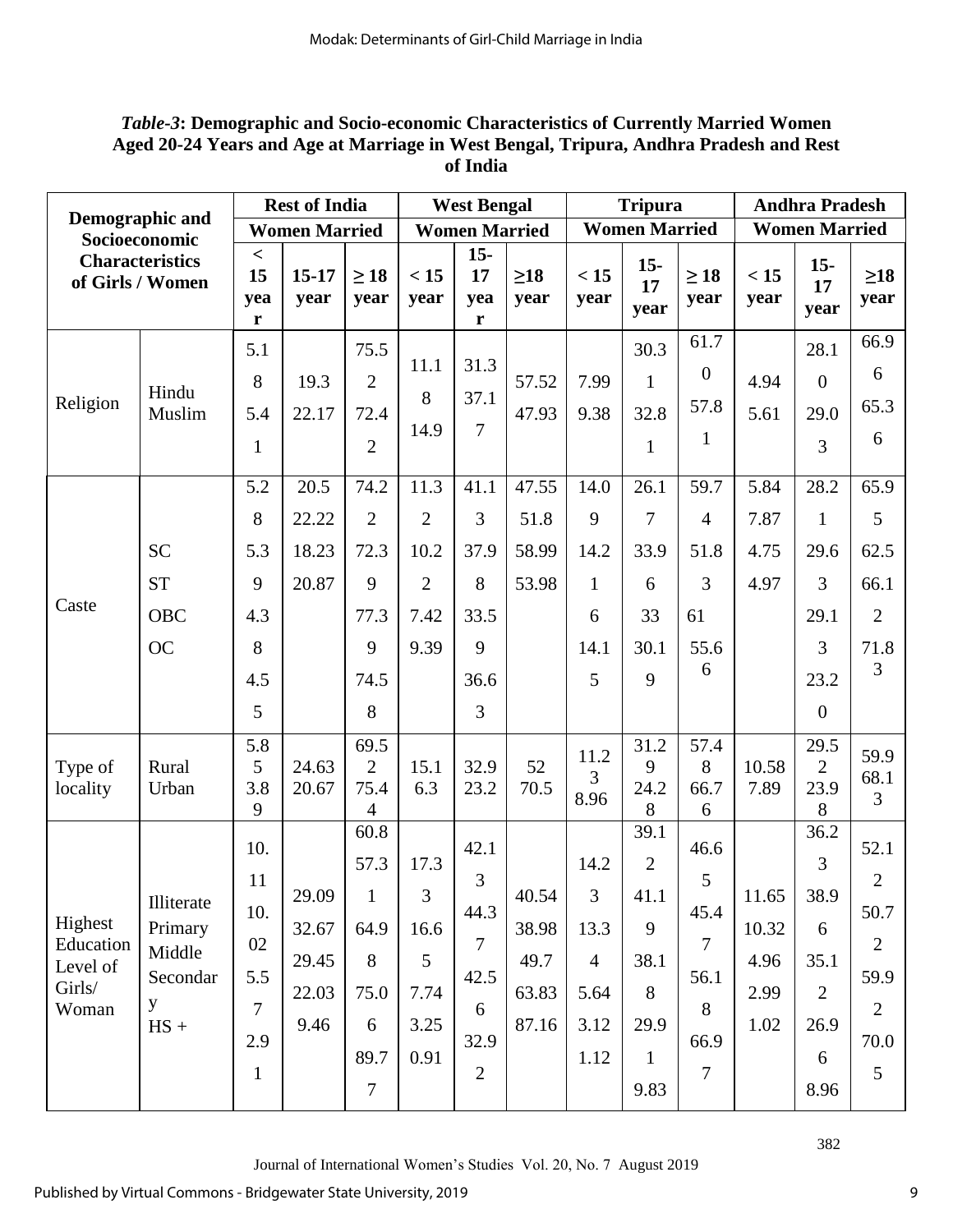|                           |               | 0.7                   |       |                |                | 11.9                   |       |                |                        | 89.0                   |       |                        | 90.0             |
|---------------------------|---------------|-----------------------|-------|----------------|----------------|------------------------|-------|----------------|------------------------|------------------------|-------|------------------------|------------------|
|                           |               | $\overline{7}$        |       |                |                | 3                      |       |                |                        | 5                      |       |                        | $\overline{2}$   |
|                           |               |                       |       |                |                |                        |       |                |                        |                        |       |                        |                  |
|                           |               |                       |       |                |                |                        |       |                |                        |                        |       |                        |                  |
|                           |               |                       |       |                |                |                        |       |                |                        |                        |       |                        |                  |
|                           | Illiterate    | 9.4<br>5              | 27.78 | 62.7<br>7      | 10.1<br>3      | 38.1<br>$\overline{2}$ | 51.75 | 9.63           | 36.5<br>6              | 53.8<br>$\mathbf{1}$   | 8.96  | 35.9<br>6              | 55.0<br>8        |
|                           |               | 8.3                   |       | 60.3           | 13.5           |                        |       | 12.9           | 42.5                   | 44.4                   |       | 40.2                   | 48.1             |
| Highest                   | Primary       | 1                     | 31.3  | 9              | 6              | 44.7                   | 41.74 | 5              | 9                      | 6                      | 11.56 | 6                      | 8                |
| Education                 | Middle        | 5.5                   | 26.73 | 67.7           | 8.92           | 39.4                   | 51.65 | 7.85           | 37.5                   | 54.5                   | 6.98  | 36.9                   | 56.0             |
| Level of                  |               | 1<br>3.2              |       | 6              |                | 3                      |       |                | 8<br>36.8              | 7                      |       | 8<br>34.9              | 4                |
| husband                   | Secondar<br>y | $\overline{4}$        | 22.07 | 74.6<br>9      | 4.03           | 38.0<br>8              | 57.89 | 3.29           | 9                      | 59.8<br>$\overline{2}$ | 2.98  | 5                      | 62.0<br>7        |
|                           |               | 1.9                   |       | 83.6           | 2.53           | 18.0                   | 79.39 |                | 17.2                   | 81.1                   |       | 16.1                   | 82.5             |
|                           | $HS +$        | 5                     | 14.41 | $\overline{4}$ |                | 8                      |       | 1.59           | 5                      | 6                      | 1.29  | 6                      | 5                |
| Having                    | <b>BPL</b>    | 6.2                   |       | 68.1           | 11.4           | 39.9                   |       | 12.0           | 33.2                   |                        |       | 28.2                   | 66.3             |
| <b>BPL</b> card<br>or not | <b>APL</b>    | $\mathfrak{2}$        | 25.62 | 6              | $\overline{2}$ | 3                      | 48.65 | 8              | $\overline{2}$         | 54.7<br>58.7           | 5.43  | $\overline{2}$<br>27.0 | 5                |
|                           |               | 4.4                   | 21.61 | 73.9           | 9.74           | 35.5                   | 54.75 | 11.8           | 29.3                   | $\overline{4}$         | 4.78  | 9                      | 68.1             |
|                           |               | 5                     |       | $\overline{4}$ |                | $\mathbf{1}$           |       | 9              | 7                      |                        |       |                        | 3                |
|                           |               | 10.                   |       | 59.1           | 15.5           | 41.9                   |       | 21.7           | 33.9                   | 44.3                   | 6.76  | 29.1                   | 64.0             |
|                           | Poorest       | 82                    | 29.99 | 9              | $\overline{4}$ | $\overline{2}$         | 42.54 | $\overline{0}$ | 6                      | $\overline{4}$         |       | 8                      | 6                |
|                           |               | 7.9                   |       | 65.8           |                | 39.0                   |       | 13.0           | 32.5                   | 54.4                   | 3.83  | 25.6                   | 70.5             |
| Wealth                    | Poor          | 1                     | 26.24 | 5              | 13.3           | 5                      | 47.65 | $\mathbf{1}$   | 9                      |                        |       | 7                      |                  |
| Quintile                  | Middle        | 6.0<br>$\overline{7}$ | 22.23 | 71.7           | 12.0<br>3      | 36.0<br>7              | 51.9  | 8.64           | 30.7<br>$\overline{2}$ | 60.6<br>4              | 2.21  | 26.1<br>1              | 71.6<br>8        |
| Index                     |               | 4.0                   |       | 77.5           |                | 28.5                   |       | 5.71           | 25.7                   | 68.5                   | 2.19  | 22.6                   | 75.1             |
|                           | Rich          | 1                     | 18.46 | 3              | 7.89           | $\overline{2}$         | 63.59 |                | 1                      | 8                      |       | 3                      | 8                |
|                           |               | 2.3                   |       | 84.6           |                | 22.6                   |       | 3.11           | 22.2                   | 74.6                   | 3.03  | 21.2                   | 75.7             |
|                           | Richest       | 5                     | 12.99 | 6              | 3.85           | 7                      | 73.48 |                | $\overline{2}$         | 7                      |       | 7                      | $\boldsymbol{0}$ |

*Source:* Ministry of Health and Family Welfare, Government of India (2013) for DLHS-4(2012- 13) data. All figures are in percentage

Note-SC-Scheduled Caste, ST-Scheduled Tribe, OBC-Other Backward Class, OC-Other Caste HS +--Higher Secondary & Above, APL-Above Poverty Line, BPL-Below Poverty Line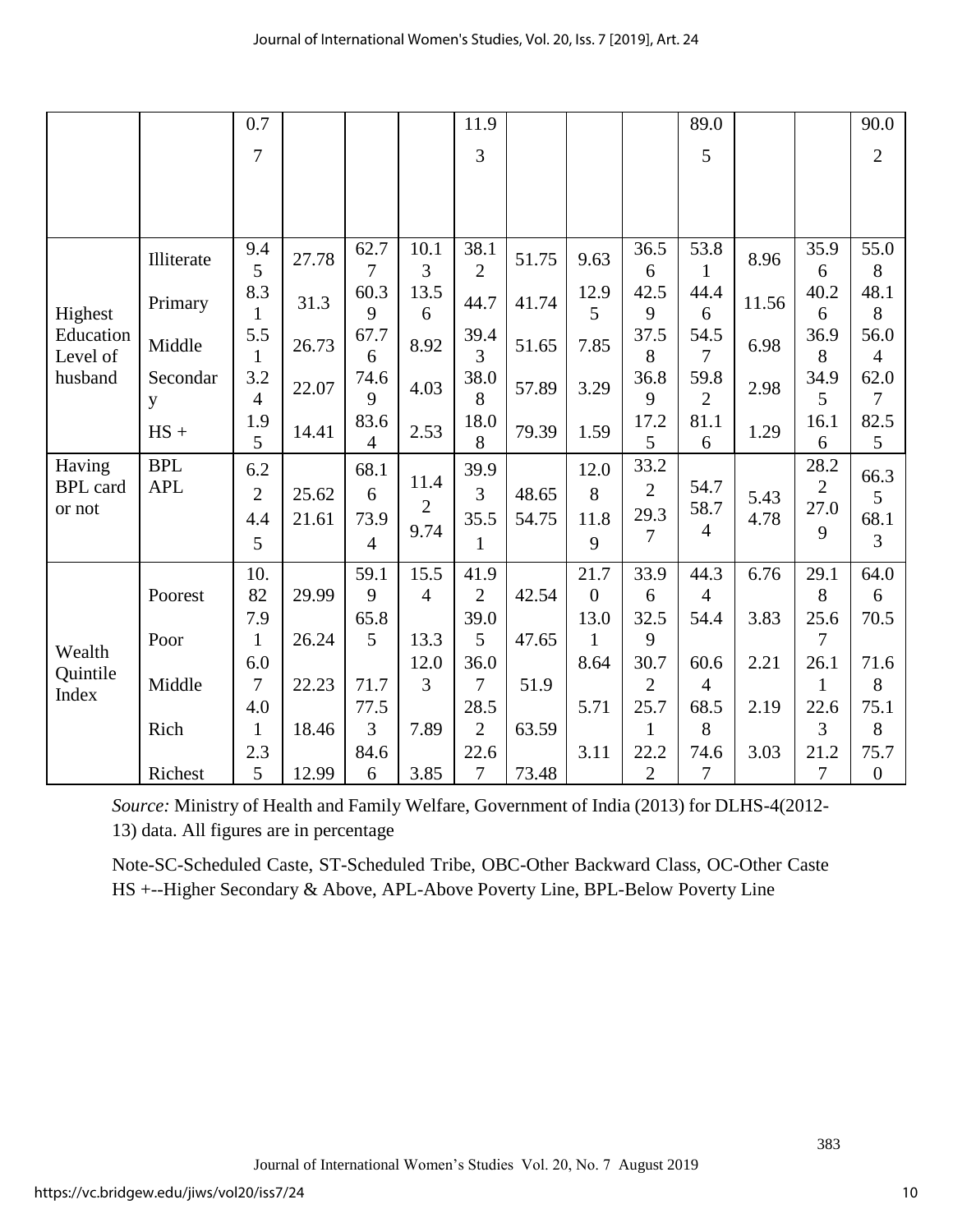## *Table 4***: Percentage of Currently Married Women Aged 20-24 Years by Age of Marriage Below 18 Years and Village Infrastructure Quintile in West Bengal, Tripura, Andhra Pradesh and Rest of India.**

|                                                                        | <b>Rest of India</b>                                                                                    |                                                                                        |                                                                      |                                                                      |
|------------------------------------------------------------------------|---------------------------------------------------------------------------------------------------------|----------------------------------------------------------------------------------------|----------------------------------------------------------------------|----------------------------------------------------------------------|
| Village Infrastructure<br>Development and Child<br>Marriage Prevalence |                                                                                                         | Married<br><b>Below</b><br>15 years                                                    | Married at<br>$15-17$ years                                          | Married at 18<br>Year and above                                      |
| Village<br>Infrastructure<br>Quintile                                  | 1 (Least)<br>$\overline{2}$<br>3<br>$\overline{4}$<br>5 (Highest)                                       | 10.37<br>9.85<br>9.22<br>9.01<br>7.74                                                  | 25.30<br>24.46<br>22.88<br>21.65<br>20.80                            | 64.33<br>65.69<br>67.90<br>69.34<br>71.46                            |
|                                                                        |                                                                                                         | <b>West Bengal</b>                                                                     |                                                                      |                                                                      |
| Village<br>Infrastructure<br>Quintile<br>Village<br>Infrastructure     | $1$ (Least)<br>$\overline{2}$<br>3<br>$\overline{4}$<br>5 (Highest)<br>1 (Least)<br>$\overline{2}$<br>3 | 20.81<br>19.67<br>17.81<br>16.96<br>14.23<br><b>Tripura</b><br>17.72<br>16.61<br>14.71 | 39.31<br>37.22<br>36.26<br>33.14<br>29.12<br>36.28<br>34.17<br>33.21 | 39.88<br>43.11<br>45.93<br>49.90<br>56.65<br>46.00<br>49.22<br>52.08 |
| Quintile                                                               | $\overline{4}$<br>5 (Highest)                                                                           | 13.86<br>11.14                                                                         | 30.11<br>26.09                                                       | 56.03<br>62.77                                                       |
|                                                                        |                                                                                                         | <b>Andhra Pradesh</b>                                                                  |                                                                      |                                                                      |
| Village<br>Infrastructure<br>Quintile                                  | 1 (Least)<br>$\overline{2}$<br>3<br>$\overline{4}$<br>5 (Highest)                                       | 15.12<br>14.06<br>12.18<br>11.84<br>9.11                                               | 34.21<br>32.15<br>31.22<br>28.12<br>24.11                            | 50.67<br>53.79<br>56.60<br>60.04<br>66.78                            |

*Source:* Ministry of Health and Family Welfare, Government of India (2013) for DLHS-4(2012-13) data. All figures are in percentage

It has been observed earlier that girl-child marriages are much more prevalent in loweducated areas and areas with poor infrastructure. To examine this aspect, in Table-4, I have constructed a village infrastructure quintile through principal component analysis and divided the villages into five groups according to their infrastructure, Group-1 having the least infrastructure and Group-5 having the highest infrastructure. Among the high prevalence states in India, the proportion of below-15 and between 15 -17 marriages fall as village infrastructure improves. In the rest of India, 10.37 percent of the women in villages with the least infrastructure, married before fifteen years of age and another 25.3 percent married between fifteen and seventeen years.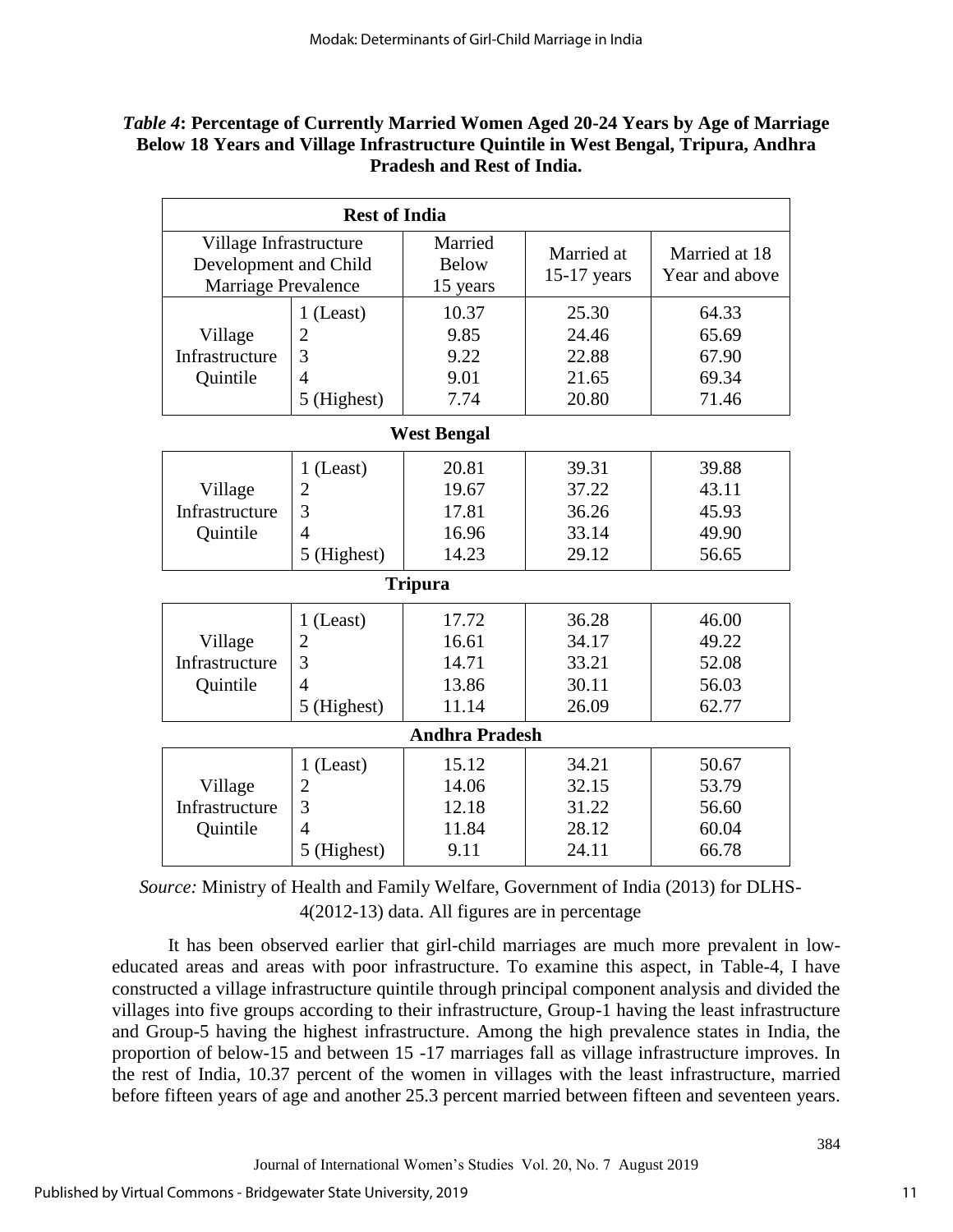In the highest infrastructure villages, the proportions were 7.74 percent and 20.8 percent respectively.

As education is a very important variable in determining the age of marriage, Table-5 represents the rural (urban) classification of the mean year of schooling in different religious categories and age groups among women (married and unmarried) candidates in high prevalence states and the rest of India. Among the high prevalence states in India, the mean year of schooling was lower than the rest of India in the age groups of 12-17 and 18-23 years. In the 12-17 years age group, among high prevalence states in India, the mean year of schooling for Christians is higher than Muslims, among women (married & unmarried) candidates in rural as well as in urban areas, which indicates that early marriage is more common among Muslims than among Christians, because the mean year of schooling is found to be lower among Muslims. In the 12-17 years age group, among high prevalence states in India, the mean year of schooling of the urban women (married & unmarried) candidates is higher than that of rural women (married & unmarried) candidates. Similarly, the mean year of schooling among urban unmarried women candidates is higher than the rural unmarried women candidates in all categories and age groups. The present study shows that the mean year of schooling is lower in West Bengal compared to other high prevalence states in India, which implies that lower mean year of schooling is a major factor for early marriages in West Bengal. Moreover, in the 12-17 years age group, among the married women (rural & urban) candidates, the mean year of schooling is lower than that of unmarried (rural & urban) women candidates in high prevalence states as well as in the rest of India. I therefore conclude that education is scarcer among married girl and women candidates. Moreover, early marriages are more common in rural areas than in urban areas, because the mean year of schooling is seen to be lower in rural areas.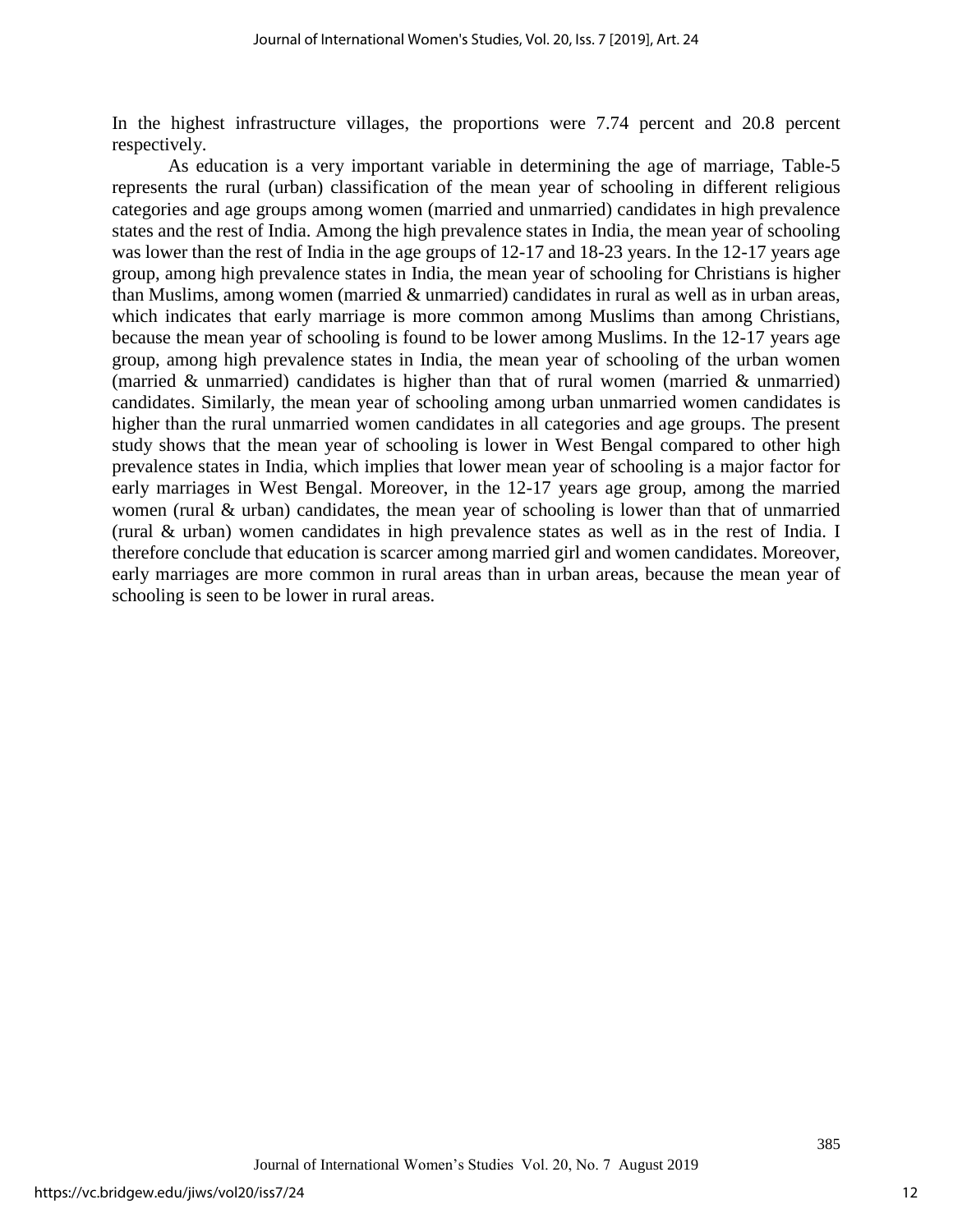# *Table 5***: Rural (Urban) Classification of Mean Year of Schooling in Different Religions Category and Age Group among Girls/Women (Married & Unmarried) Candidates in West Bengal, Tripura, Andhra Pradesh and Rest of India**

|             |                    |              |                |               |               | <b>Rest of India</b> |                    |                       |               |               |                |               |               |               |                  |               |
|-------------|--------------------|--------------|----------------|---------------|---------------|----------------------|--------------------|-----------------------|---------------|---------------|----------------|---------------|---------------|---------------|------------------|---------------|
|             |                    |              |                |               |               |                      | <b>Girls/Women</b> |                       |               |               |                |               |               |               |                  |               |
|             |                    |              |                |               | <b>RURAL</b>  |                      |                    |                       |               |               |                |               | <b>URBAN</b>  |               |                  |               |
| <b>AGE</b>  |                    |              | <b>Married</b> |               |               |                      | <b>Unmarried</b>   |                       |               |               | <b>Married</b> |               |               |               | <b>Unmarried</b> |               |
|             | H                  | $\mathbf{M}$ | $\mathbf C$    | $\mathbf 0$   | H             | M                    | $\mathbf C$        | $\mathbf 0$           | H             | M             | $\mathbf C$    | $\mathbf 0$   | H             | $\mathbf{M}$  | $\mathbf C$      | $\mathbf 0$   |
| $12 - 17$   | 9.3<br>(2.4)       | 8.8<br>(2.5) | 9.5<br>(2.8)   | 8.9<br>(1.8)  | 10.1<br>(1.9) | 9.6<br>(2.2)         | 10.4<br>(2.1)      | 9.1<br>(2.2)          | 10.2<br>(2.4) | 9.9<br>(2.6)  | 10.4<br>(2.2)  | 9.3<br>(2.3)  | 10.8<br>(1.7) | 10.4<br>(2.1) | 10.9<br>(1.8)    | 10.5<br>(2.4) |
| 18-23       | 9.4<br>(3.3)       | 9.1<br>(3.2) | 9.7<br>(3.4)   | 9.4<br>(3.1)  | 11.9<br>(2.9) | 11.2<br>(3.3)        | 12.3<br>(3.1)      | 11.6<br>(2.9)         | 10.7<br>(3.5) | 10.3<br>(3.1) | 10.9<br>(3.3)  | 11.7<br>(3.5) | 13.1<br>(2.8) | 12.1<br>(3.1) | 13.2<br>(2.7)    | 12.8<br>(2.5) |
|             | <b>West Bengal</b> |              |                |               |               |                      |                    |                       |               |               |                |               |               |               |                  |               |
| $12-$<br>17 | 7.9<br>(2.2)       | 7.5<br>(2.5) | 8.2<br>(2.6)   | 8.2<br>(2.7)  | 8.2<br>(1.9)  | 8.1<br>(2.1)         | 8.5<br>(1.9)       | 8.5<br>(1.8).         | 8.2<br>(2.1)  | 7.8<br>(2.7)  | 9.1<br>(2.3)   | 8.6<br>(2.4)  | 8.6<br>(1.9)  | 8.3<br>(2.4)  | 9.9<br>(2.6)     | 9.1<br>(2.5). |
| $18-$<br>23 | 8.2<br>(3.1)       | 8.1<br>(2.9) | 8.3<br>(3.5)   | 8.4<br>(3.2). | 10.3<br>(3.2) | 9.3<br>(3.4)         | 10.8<br>(3.1)      | 10.8<br>(2.2)         | 8.9<br>(3.3)  | 7.9<br>(3.1)  | 9.3<br>(3.5)   | 8.9<br>(2.8)  | 10.7<br>(3.1) | 9.8<br>(3.3)  | 12<br>(2.6)      | 9.6<br>(4.9)  |
|             |                    |              |                |               |               |                      |                    | <b>Tripura</b>        |               |               |                |               |               |               |                  |               |
| $12-$<br>17 | 8.2<br>(2.2)       | 8<br>(2.5)   | 8.3<br>(2.6)   | 8.4<br>(2.7)  | 8.4<br>(1.9)  | 8.2<br>(2.1)         | 8.6<br>(1.9)       | 8.8<br>(2.1).         | 8.4<br>(2.1)  | 8.3<br>(2.7)  | 9.3<br>(2.5)   | 8.7<br>(2.6)  | 9.3<br>(1.9)  | 8.7<br>(2.4)  | 10<br>(2.6)      | 9.9<br>(2.7). |
| $18-$<br>23 | 8.4<br>(3.1)       | 8.3<br>(2.9) | 8.5<br>(3.5)   | 8.7<br>(3.4)  | 10.5<br>(3.2) | 10.4<br>(3.4)        | 10.9<br>(3.1)      | 10.9<br>(2.2)         | 9.1<br>(3.3)  | 9<br>(3.1)    | 9.5<br>(3.5)   | 9.5<br>(2.8)  | 11.1<br>(3.1) | 10.8<br>(3.3) | 12.4<br>(2.6)    | 12.1<br>(4.9) |
|             |                    |              |                |               |               |                      |                    | <b>Andhra Pradesh</b> |               |               |                |               |               |               |                  |               |

386

Journal of International Women's Studies Vol. 20, No. 7 August 2019

 $\Gamma$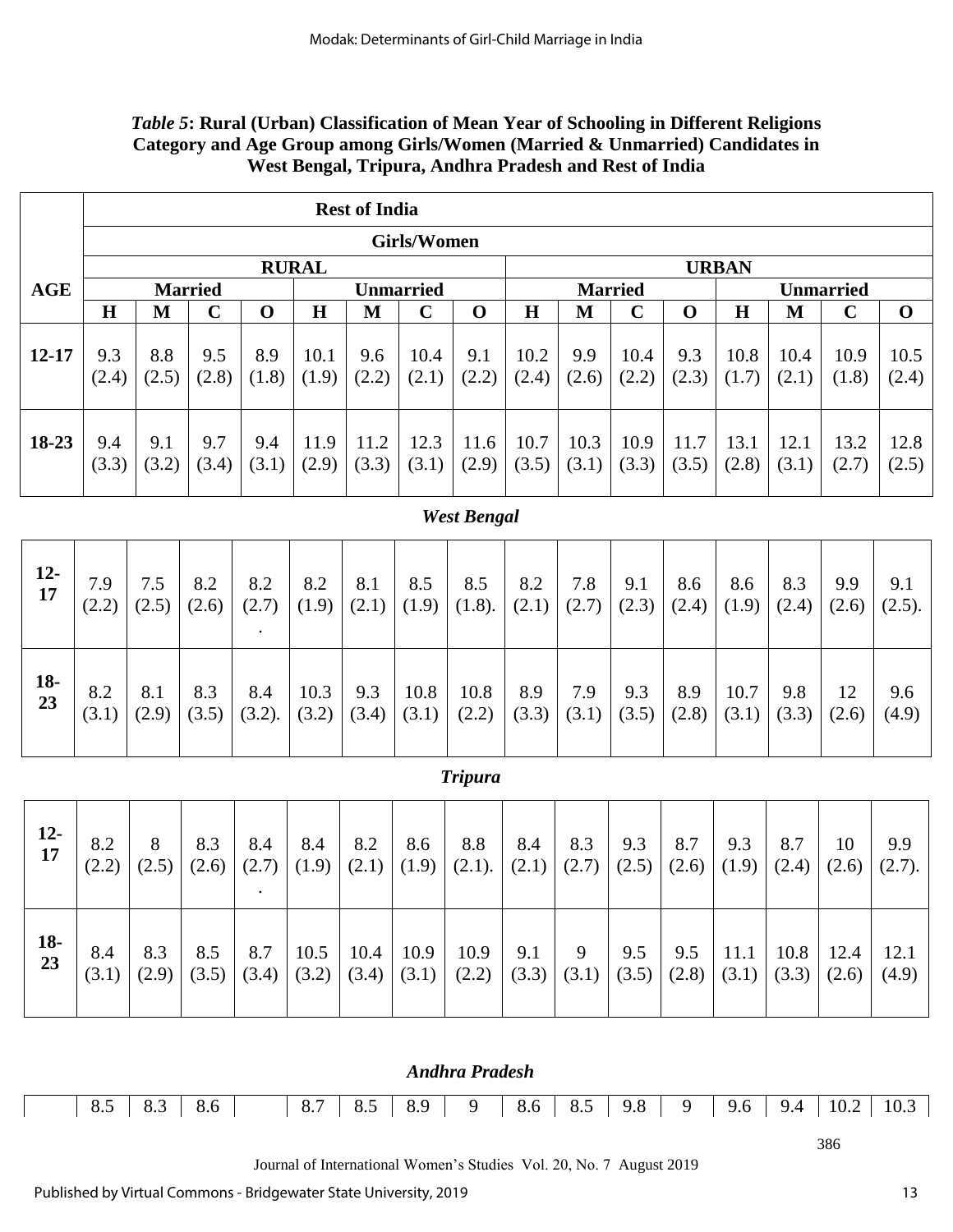| $12-$<br>17 |              |     | $(2.1)$ $(2.4)$ $(2.7)$ | 8.7<br>(2.8) |               | $ (1.8)   (2.2)   (1.8)   (2.2)   (2.2)   (2.6)   (2.6)   (2.5)   (1.8)   (2.3)   (2.4)   (2.6).$                 |     |              |  |                                       |               |
|-------------|--------------|-----|-------------------------|--------------|---------------|-------------------------------------------------------------------------------------------------------------------|-----|--------------|--|---------------------------------------|---------------|
| 18-<br>23   | 8.7<br>(3.2) | 8.6 | 8.8<br>$(2.8)$ $(3.4)$  | 9            | $10.7$   10.6 | $11 \mid 11.1 \mid$<br>$ (3.3)   (3.3)   (3.5)   (3.2)   (2.3)   (3.4)   (3.2)   (3.6)   (2.9)   (3.3)   (3.4)  $ | 9.3 | $9.2$   10.6 |  | $9.8$   12.4   10.9   12.5  <br>(2.7) | 12.7<br>(4.9) |

*Source:* Ministry of Health and Family Welfare, Government of India (2013) for DLHS-4(2012- 13) data.

Note- within bracket-SD & without bracket-Mean, H-Hindu, M-Muslim, C-Christian, O-others

## **Econometric Analysis of the Findings: Determinants of Girl-Child Marriage among High Prevalence States in India**

I conducted logistic regression for high prevalence states and tried to estimate the factors which determine the probability of girls getting married below the age of 18 years. Model-1 (Table-6) is a basic model which considers a woman's own education, her husband's education, her religion, caste and wealth quintile of the household. Among high prevalence states in India, Muslims have a higher probability for girls getting married before the age of 18 than Hindus. Moreover, Christian and other religions have a lower probability of girl-child marriages than Hindus. Similarly, Scheduled Castes and Scheduled Tribes have a higher probability of early marriage than the general category in West Bengal, Tripura and Andhra Pradesh. Belonging to the OBC and husbands' academic qualifications are not so important factors to be associated with girl-child marriages in the case of West Bengal, Tripura and Andhra Pradesh. Husbands with higher educational qualifications are significant factor though in Andhra Pradesh and the rest of India. The probability of girls with primary education getting married earlier are insignificant than that of illiterate girls in high prevalence states in India. However, the probability of child marriage decreases when a girl has education up to middle or higher school in all cases. This is because women with higher education qualifications have attained higher occupational aspirations rather than getting married earlier. The wealth index is an indirect indicator of the socio-economic status of women and their parents, as well as their in-laws. Our findings reveal that among high prevalence states in India, wealth quintile does not play any significant role to determine the girl-child's marriage in West Bengal and Andhra Pradesh, but it is significant in Tripura and the rest of India. This raises an important question of whether any policies which give cash transfers to households or improve the economic condition of the households would at all have any effect on reducing the extremely high rate of child marriage in West Bengal and Andhra Pradesh.

To check the validity of this result, in Model-2 (Table-6), I have substituted the wealth quintile with six important features determining the standard of living of a household. I have taken six variables to measure the standard of living for a household. For example, whether a family has a Below Poverty Line (BPL) card or not, the type of house is Pucca or not, the household uses firewood as a cooking fuel or not, household has electricity or not, types of toilet and source of drinking water in the household. In the case of high prevalence states in India, the structure of the house and the source of lighting are highly significant factors (at 1 percent level) to be associated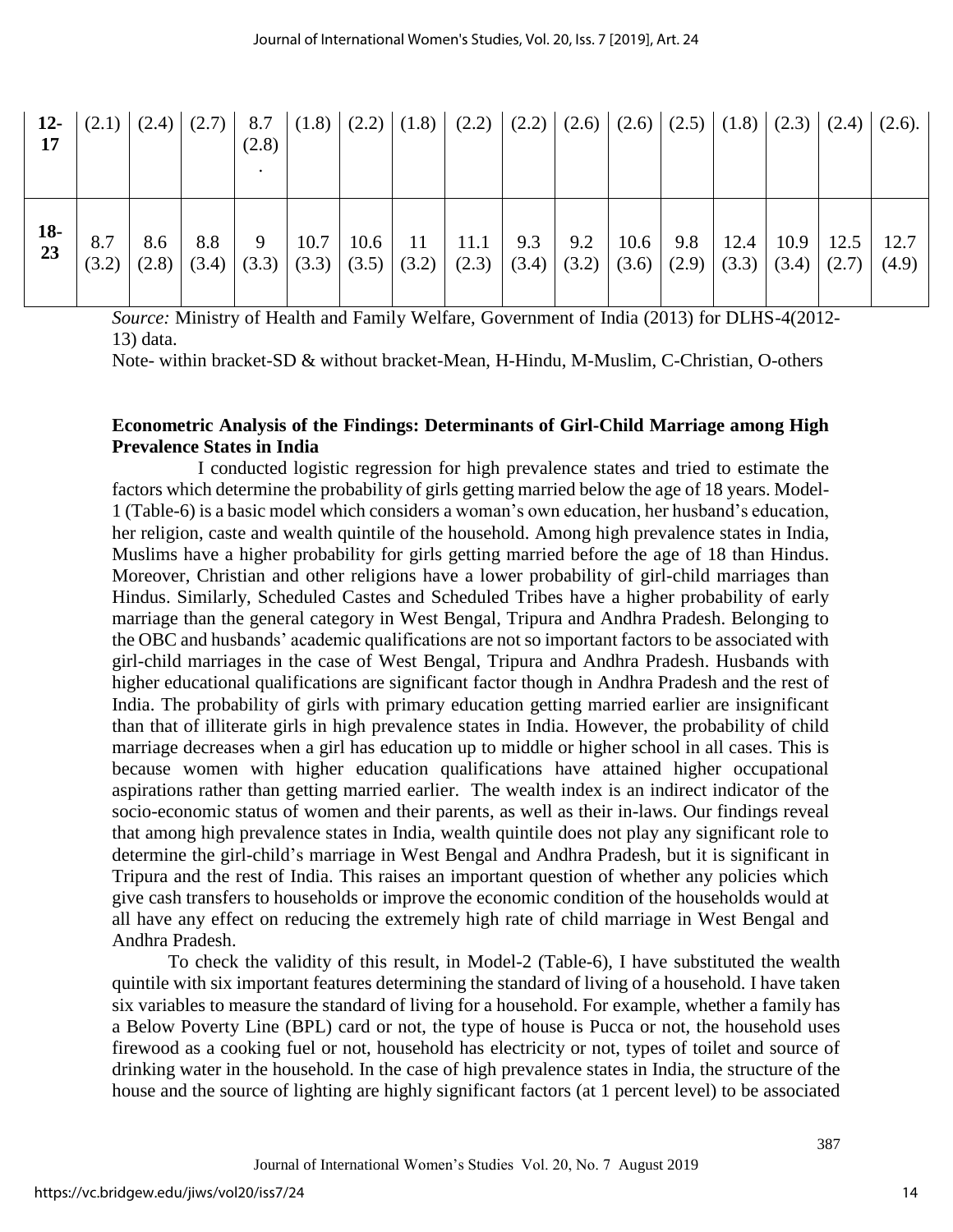with child marriage than women who using Pucca houses. Moreover, the types of fuel used and households with a BPL card are also significant factors to be associated with girl-child marriages in Tripura and the rest of India. But these are insignificant in West Bengal and Andhra Pradesh. This strengthens the conclusion that poverty is not a driving force behind the high rates of girlchild marriage in West Bengal and Andhra Pradesh. There may be some other factors responsible for the high rate of girl-child marriages in these two states.

In Model-3 (Table-6), I have retained the wealth quintile and brought in controls for village infrastructure. This is to test whether the prevalence of girl-child marriage is higher in backward villages or not. The effect of a girl's education, her husband's education, her religion, caste, and wealth quintile remain unchanged in Model-3. Village infrastructure development is a significant factor to be associated with girl-children's marriages in Tripura and the rest of India. Here, I have found that the probability of girl-child marriage falls as the village infrastructure improves. It is likely that the districts with poor basic infrastructure, amenities, remoteness, and being an inaccessible village or, very small-sized villages will have higher incidences of girl-child marriages, because these villages are less likely to receive consistent government aid and attention. The aftermath of Natural Disasters (check Table-6) and villages with Mahila Mandal are significant factors to be associated with girl-child marriages in Tripura, Andhra Pradesh and the rest of India. The women-child development scheme and other welfare schemes are not such important factors to be associated with girl-child marriage in the high prevalence states in India.

The present study shows that the determinants of girl-child marriage were significantly deferred in high prevalence states and the rest of India. Since the wealth of household and village infrastructure development are significant factors to be associated with girl-child marriages in the rest of India and Tripura, the high rates of girl-child marriages in West Bengal and Andhra Pradesh cannot be attributed to the lack of economic or infrastructure development. These factors turn out to be insignificant. There are some other factors, potentially cultural, which are responsible for the high rate of girl-child marriages and very careful attention needs to be given to this issue.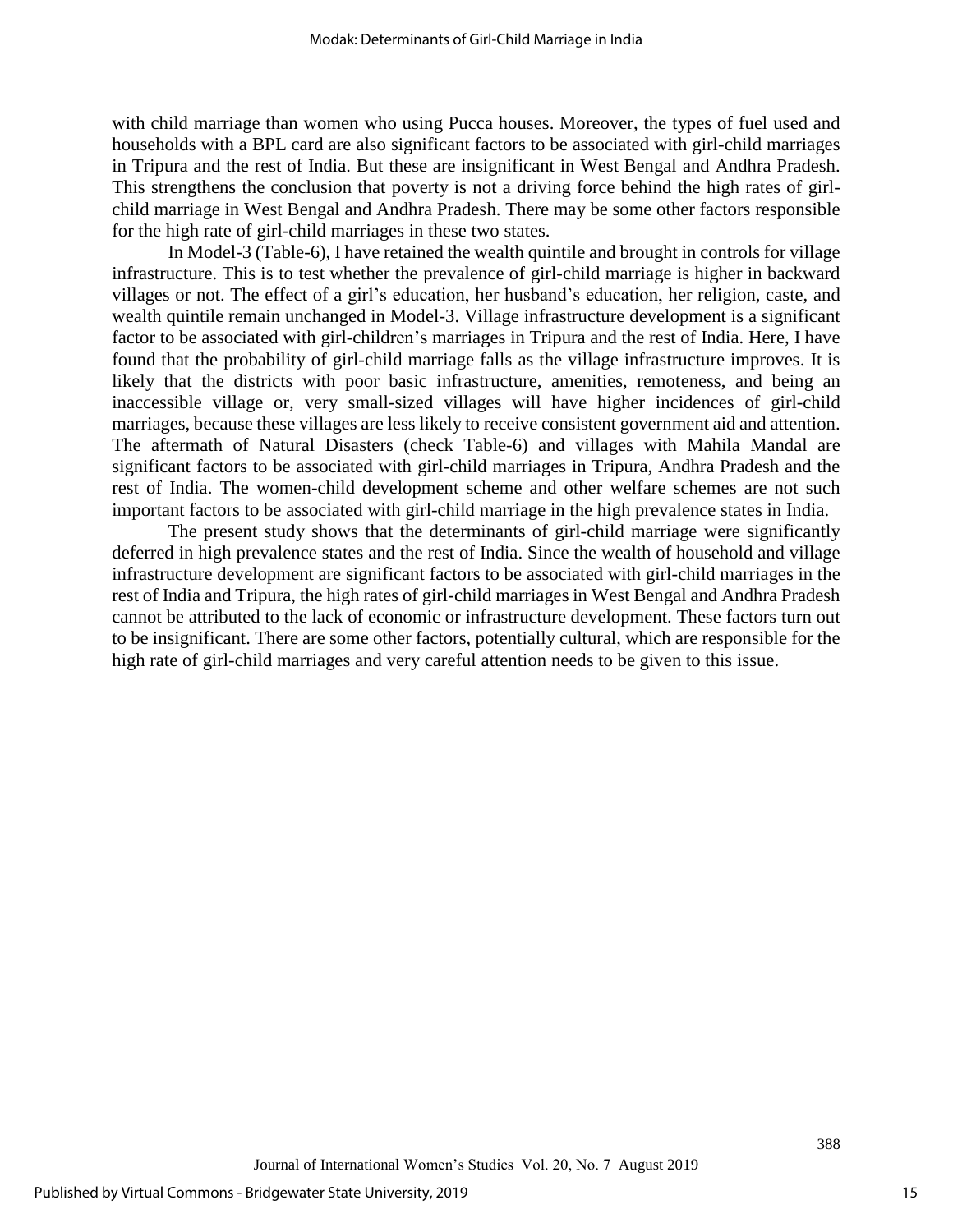| Girls/Women<br>age of                      |                    |                    | Model-1            |                   |                  | Model-2            |                    |                   |                    |                    | Model-3            |                   |
|--------------------------------------------|--------------------|--------------------|--------------------|-------------------|------------------|--------------------|--------------------|-------------------|--------------------|--------------------|--------------------|-------------------|
| Marriage<br>(less than 18)<br>years)       | Rest of<br>India   | West<br>Bengal     | Tripura            | Andhra<br>Pradesh | Rest of<br>India | West<br>Bengal     | Tripura            | Andhra<br>Pradesh | Rest of<br>India   | West<br>Bengal     | Tripura            | Andhra<br>Pradesh |
| Religion (Hindu reference <sup>3</sup> )   |                    |                    |                    |                   |                  |                    |                    |                   |                    |                    |                    |                   |
| Muslim                                     | $0.21**$<br>$\ast$ | $0.36**$<br>$\ast$ | $2.46**$<br>$\ast$ | $0.84***$         | $0.18***$        | $0.21**$<br>$\ast$ | $2.02**$<br>$\ast$ | $0.79***$         | $0.23**$<br>$\ast$ | $0.35**$<br>$\ast$ | $2.41**$<br>$\ast$ | $0.81***$         |
| Christian                                  | $0.77**$<br>∗      | $1.07**$           | $-1.01*$           | $-0.79*$          | $-0.78***$       | $0.77**$           | $-1.09*$           | $-0.71*$          | $0.71**$<br>$\ast$ | $1.09**$           | $-1.03*$           | $-0.75*$          |
|                                            | $0.51**$           |                    |                    |                   |                  |                    |                    |                   | $0.48**$           |                    |                    |                   |
| other                                      | $\ast$             | $-0.82*$           | $-0.73$            | $-0.75$           | $-0.57***$       | $-0.51*$           | $-0.59$            | $-0.69$           | $\ast$             | $-0.86*$           | $-0.72$            | $-0.71$           |
| <b>Caste (General Reference)</b>           |                    |                    |                    |                   |                  |                    |                    |                   |                    |                    |                    |                   |
|                                            | $0.05**$           | $0.20**$           | $0.92**$           |                   |                  | $0.05**$           | $0.92**$           |                   | $0.01**$           | $0.18**$           | $0.89**$           |                   |
| <b>SC</b>                                  | $\ast$             | $\ast$             | $\ast$             | $1.01***$         | $0.01***$        | $\ast$             | $\ast$             | $1.05***$         | $\ast$             | $\ast$             | $\ast$             | $1.02***$         |
|                                            | $0.12**$           |                    | $1.83**$           |                   |                  | $0.12**$           | $1.79**$           |                   | $0.11**$           |                    | $1.78**$           |                   |
| <b>ST</b>                                  | $\ast$             | $0.21**$           | $\ast$             | $1.42**$          | $0.18***$        | $\ast$             | $\ast$             | $1.39**$          | $\ast$             | $0.24**$           | $\ast$             | $1.41**$          |
| OBC                                        | 0.01               | $-0.03$            | $-0.43$            | 0.52              | 0.03             | 0.01               | $-0.41$            | 0.49              | 0.02               | $-0.03$            | $-0.43$            | 0.52              |
| <b>Locality (Urban reference)</b>          |                    |                    |                    |                   |                  |                    |                    |                   |                    |                    |                    |                   |
|                                            | $0.20**$           |                    | $0.27**$           |                   |                  |                    | $0.25**$           |                   | $0.30**$           |                    | $0.26**$           |                   |
| Rural                                      | $\ast$             | 0.30               | $\ast$             | 0.51              | $0.21***$        | 0.20               | $\ast$             | 0.53              | $\ast$             | 0.29               | $\ast$             | 0.52              |
| Husband's education (Reference illiterate) |                    |                    |                    |                   |                  |                    |                    |                   |                    |                    |                    |                   |
| Husband                                    |                    |                    |                    |                   |                  |                    |                    |                   |                    |                    |                    |                   |
| primary                                    |                    |                    |                    |                   |                  |                    |                    |                   |                    |                    |                    |                   |
| education                                  | 0.09               | 0.36               | 1.04               | $-14.6$           | 0.07             | 0.09               | 1.04               | $-14.6$           | 0.08               | 0.37               | 1.04               | $-14.6$           |

# *Table-6:* **Determinants of Girl-Child Marriage among High Prevalence State in India**

 $3$  In logit model one value (typically the first, the last, or the value with the highest frequency) of the dependent variable is designated as the reference category. The probability of membership in other categories is compared to the probability of membership in the reference category.

 $\overline{\phantom{a}}$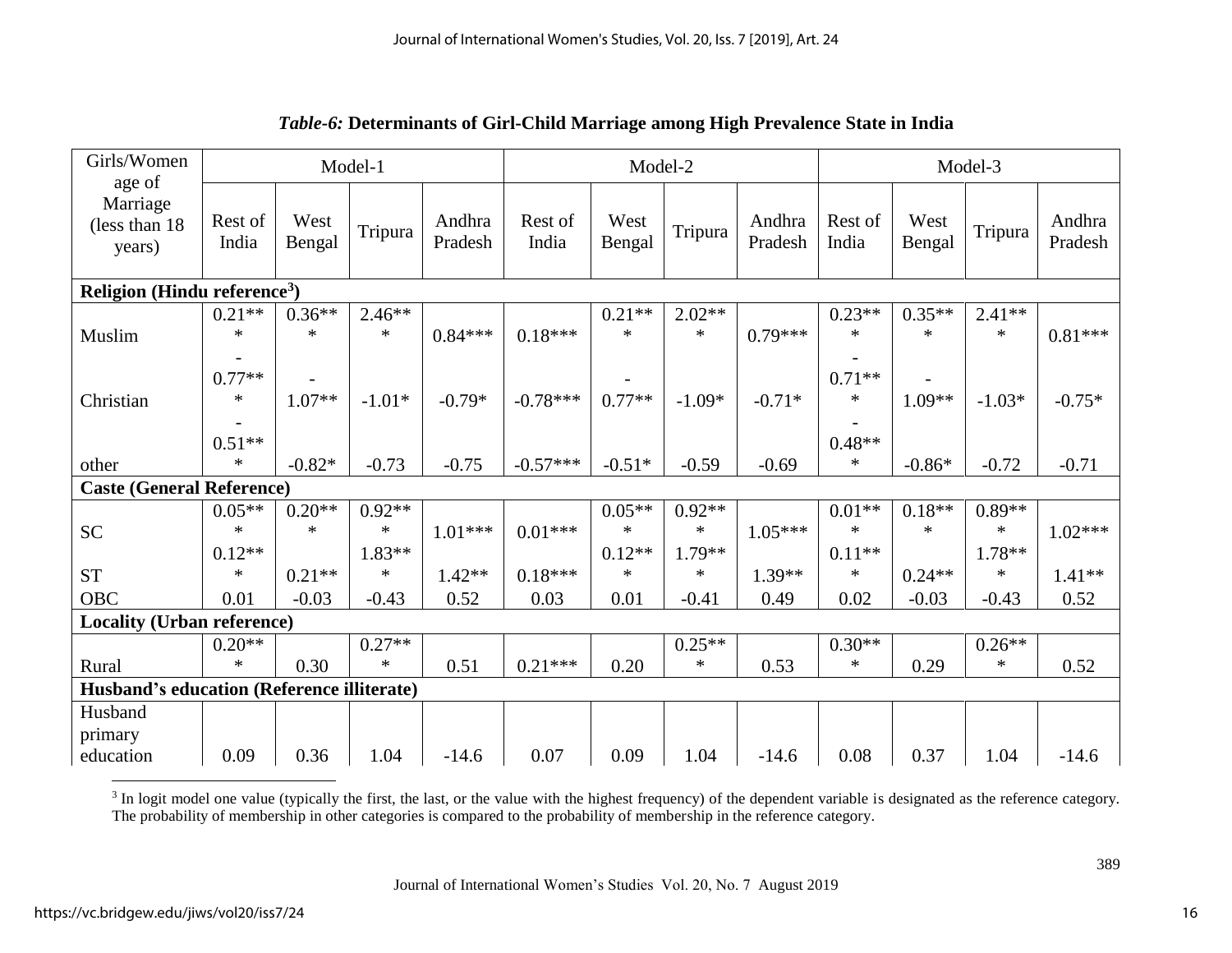| Husband                                          |          |          |          |           |            |                          |          |           |          |          |          |           |
|--------------------------------------------------|----------|----------|----------|-----------|------------|--------------------------|----------|-----------|----------|----------|----------|-----------|
| Middle                                           | $0.04**$ |          |          |           |            |                          |          |           |          |          |          |           |
| education                                        | $\ast$   | 0.32     | 0.83     | $-14.5$   | $-0.08$    | $-0.04$                  | 0.83     | $-14.5$   | $-0.06$  | 0.33     | 0.83     | $-14.5$   |
| Husband                                          |          |          |          |           |            |                          |          |           |          |          |          |           |
| Higher                                           | $0.06**$ |          |          | 14.34**   |            |                          |          | 13.29**   | $0.08**$ |          |          | 12.35**   |
| education                                        | $\ast$   | $-0.13$  | $-0.94$  | $\ast$    | $-0.12***$ | $-0.06$                  | $-0.92$  | $\ast$    | $\ast$   | $-0.10$  | $-0.94$  | $\ast$    |
| <b>Wives' education (Reference illiterate)</b>   |          |          |          |           |            |                          |          |           |          |          |          |           |
| Women                                            |          |          |          |           |            |                          |          |           |          |          |          |           |
| primary                                          |          |          |          |           |            |                          |          |           |          |          |          |           |
| education                                        | $-0.05$  | $-0.08$  | $-0.08$  | $-16.26$  | $-0.06$    | $-0.05$                  | $-0.07$  | $-15.01$  | $-0.05$  | $-0.08$  | $-0.08$  | $-14.09$  |
| Women                                            |          |          |          |           |            |                          |          |           |          |          |          |           |
| Middle                                           | $0.43**$ | $0.53**$ | $0.54**$ | 16.28**   |            | $0.43**$                 | $0.51**$ | 16.28**   | $0.42**$ | $0.53**$ | $0.54**$ | $16.28**$ |
| education                                        | $\ast$   | $\ast$   | $\ast$   | $\ast$    | $-0.46***$ | $\ast$                   | $\ast$   | $\ast$    | $\ast$   | $\ast$   | $\ast$   | $\ast$    |
| Women                                            |          |          |          |           |            |                          |          |           |          |          |          |           |
| Higher                                           | $1.52**$ | $2.08**$ | $0.02**$ | 18.01**   |            | $1.52**$                 | $0.05**$ | 18.01**   | $1.51**$ | $2.06**$ | $0.02**$ | 18.01**   |
| education                                        | $\ast$   | $\ast$   | $\ast$   | $\ast$    | $-1.60***$ | $\ast$                   | $\ast$   | $\ast$    | $\ast$   | $\ast$   | $\ast$   | $\ast$    |
| Age gap                                          | $0.06**$ | $0.08*$  | 0.04     | 0.05      | $0.07**$   | $0.10*$                  | 0.04     | 0.05      | $0.09**$ | $0.09*$  | 0.04     | 0.05      |
| <b>Respondent occupation (No Work Reference)</b> |          |          |          |           |            |                          |          |           |          |          |          |           |
|                                                  |          |          |          |           |            | $\overline{\phantom{a}}$ |          |           |          |          |          |           |
| Working                                          | $0.13**$ | $0.16**$ |          |           | $0.19**$   | $0.17**$                 |          |           | $0.12**$ | $0.09**$ |          |           |
|                                                  | $\ast$   | $\ast$   | $0.33**$ | $1.76***$ | $\ast$     | $\ast$                   | $0.29**$ | $1.19***$ | $\ast$   | $\ast$   | $0.27**$ | $-1.59**$ |
| Wealth                                           |          |          |          |           |            |                          |          |           |          |          |          |           |
|                                                  | $0.14**$ |          | $0.46**$ |           |            |                          |          |           | $0.13**$ |          | $0.48**$ |           |
| Quintile                                         | $\ast$   | $-0.02$  | $\ast$   | 0.35      |            |                          |          |           | $\ast$   | $-0.04$  | $\ast$   | 0.36      |
| Types of Fuel                                    |          |          |          |           |            |                          |          |           |          |          |          |           |
| (Reference                                       |          |          |          |           |            |                          | $0.61**$ |           |          |          |          |           |
| Firewood)                                        |          |          |          |           | $0.04**$   | 0.05                     | $\ast$   | $-0.03$   |          |          |          |           |
| Structure of                                     |          |          |          |           |            |                          |          |           |          |          |          |           |
| House                                            |          |          |          |           |            |                          |          |           |          |          |          |           |
| (Reference                                       |          |          |          |           |            | $0.15**$                 | $0.29**$ |           |          |          |          |           |
| Pucca)                                           |          |          |          |           | $-0.08***$ | $\ast$                   | $\ast$   | $0.96***$ |          |          |          |           |
| Household                                        |          |          |          |           |            |                          |          |           |          |          |          |           |
| <b>BPL</b> card                                  |          |          |          |           | $0.21***$  | 0.04                     | $0.17**$ | 0.55      |          |          |          |           |

Journal of International Women's Studies Vol. 20, No. 7 August 2019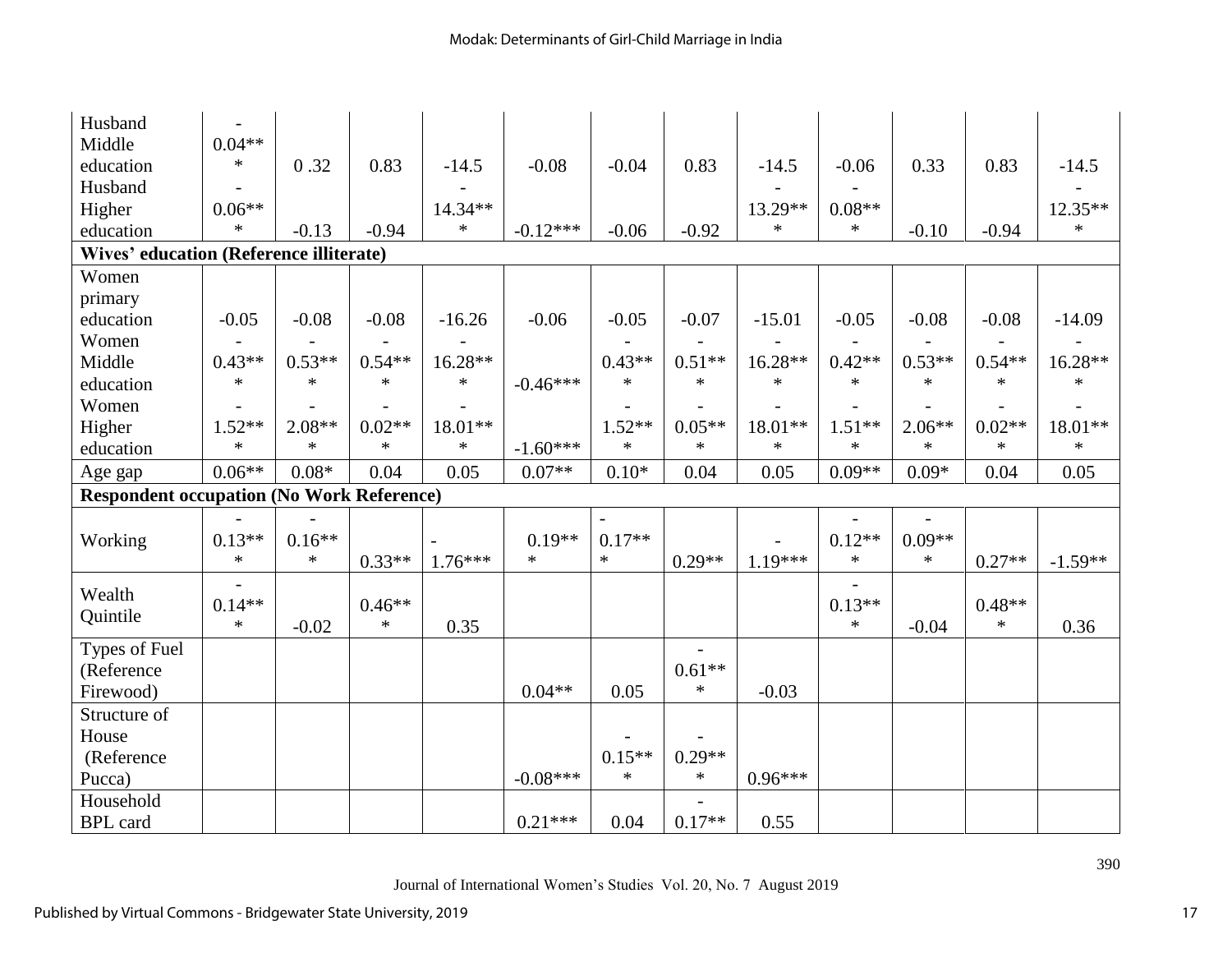| (Reference<br>APL) |  |  |           |          |          |          |          |         |                          |           |
|--------------------|--|--|-----------|----------|----------|----------|----------|---------|--------------------------|-----------|
| Source of          |  |  |           |          |          |          |          |         |                          |           |
| Lighting           |  |  |           |          |          |          |          |         |                          |           |
| (Electricity       |  |  |           | $0.07**$ | $0.09**$ |          |          |         |                          |           |
| Reference)         |  |  | $0.22***$ | $\ast$   | $\ast$   | $0.12**$ |          |         |                          |           |
| Types of           |  |  |           |          |          |          |          |         |                          |           |
| Toilet             |  |  |           |          |          |          |          |         |                          |           |
| (Pit latrine       |  |  |           |          |          |          |          |         |                          |           |
| Reference)         |  |  | $0.12**$  | 0.05     | $0.08**$ | $0.09*$  |          |         |                          |           |
| Source of          |  |  |           |          |          |          |          |         |                          |           |
| Drinking           |  |  |           |          |          |          |          |         |                          |           |
| Water              |  |  |           |          |          |          |          |         |                          |           |
| (Reference         |  |  |           |          |          |          |          |         |                          |           |
| Public tap)        |  |  | $0.19***$ | 0.04     | 0.41     | 0.13     |          |         |                          |           |
| Village            |  |  |           |          |          |          |          |         | $\overline{\phantom{a}}$ |           |
| Infrastructures    |  |  |           |          |          |          | $0.03**$ |         | $0.30**$                 |           |
| Quintile           |  |  |           |          |          |          | $\ast$   | $-0.01$ | $\ast$                   | 0.33      |
| Natural            |  |  |           |          |          |          |          |         | $\overline{a}$           |           |
| Disaster           |  |  |           |          |          |          | $0.13**$ |         | $0.72**$                 |           |
|                    |  |  |           |          |          |          | $\ast$   | $-0.02$ | $\ast$                   | $0.59***$ |
| Principal          |  |  |           |          |          |          |          |         |                          |           |
| Occupation in      |  |  |           |          |          |          |          |         |                          |           |
| village (Ref-      |  |  |           |          |          |          |          |         |                          |           |
| Agriculture)       |  |  |           |          |          |          | 0.25     | 0.19    | 0.12                     | $-0.66$   |
| Village with       |  |  |           |          |          |          |          |         |                          |           |
| Mahila             |  |  |           |          |          |          |          |         |                          |           |
| Mandal             |  |  |           |          |          |          | $0.03**$ | $-0.02$ | $0.53**$                 | $-0.42**$ |
| Village with       |  |  |           |          |          |          |          |         |                          |           |
| self-help group    |  |  |           |          |          |          | $0.04**$ | $0.17*$ | 0.57                     | 0.39      |
| Women &            |  |  |           |          |          |          |          |         |                          |           |
| child              |  |  |           |          |          |          | $0.28**$ |         |                          |           |
|                    |  |  |           |          |          |          | $\ast$   | $-0.03$ | 2.14                     | $-2.31$   |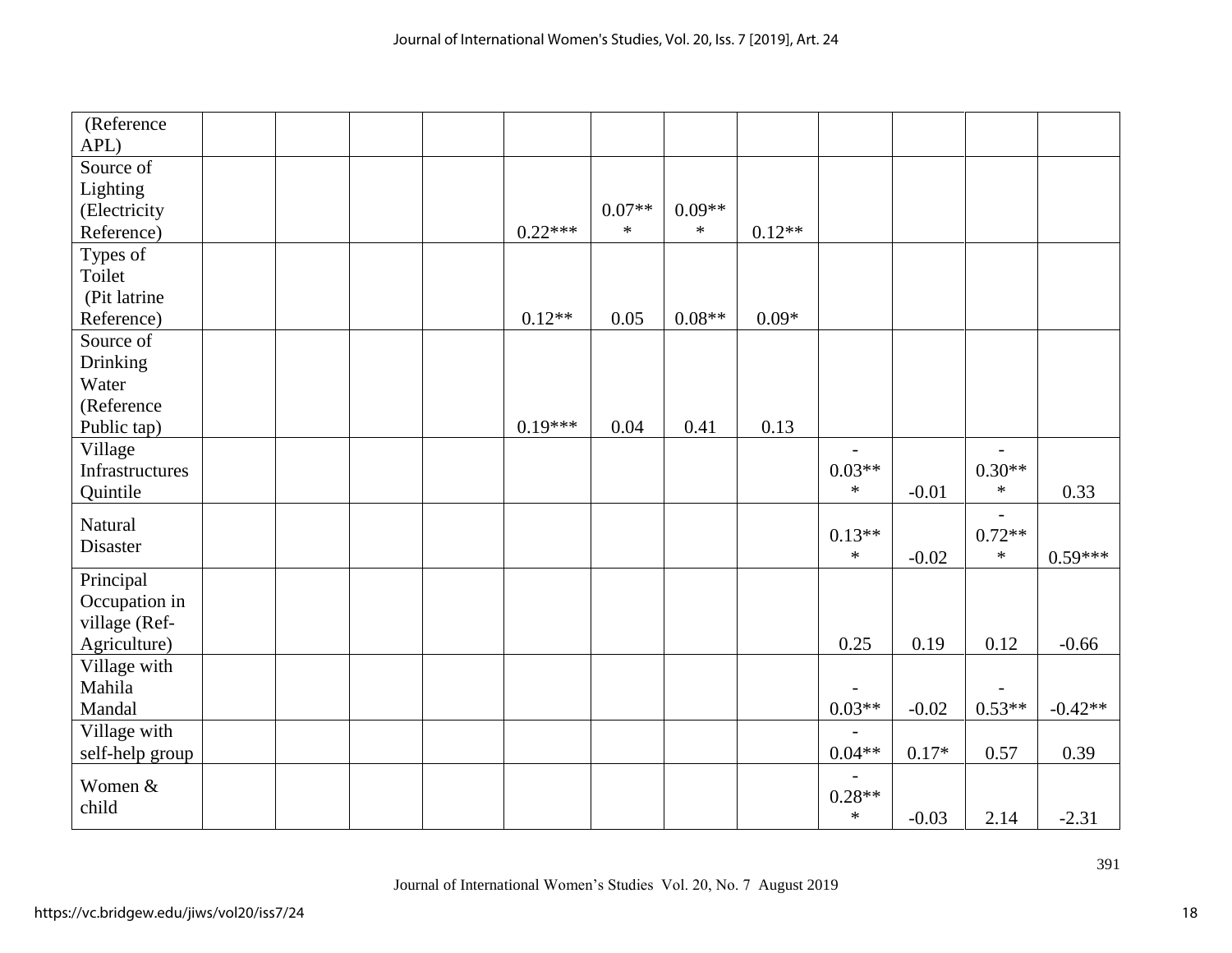| development<br>scheme score   |                          |          |                          |           |           |          |          |           |                 |          |          |           |
|-------------------------------|--------------------------|----------|--------------------------|-----------|-----------|----------|----------|-----------|-----------------|----------|----------|-----------|
| Other welfare<br>scheme score |                          |          |                          |           |           |          |          |           | $0.34**$<br>$*$ |          |          |           |
|                               |                          |          |                          |           |           |          |          |           |                 | $-0.08$  | $-1.75$  | 0.64      |
|                               | $\overline{\phantom{a}}$ |          | $\overline{\phantom{a}}$ |           |           |          |          |           |                 |          |          |           |
| Cons                          | $0.13**$                 | $0.13**$ | $0.09**$                 |           |           | $0.08**$ | $0.25**$ |           | $0.31**$        | $0.09**$ | $4.02**$ | $29.15**$ |
|                               | *                        | ∗        | ∗                        | $0.11***$ | $0.51***$ | $\ast$   | $\ast$   | $0.18***$ | $*$             | ∗        | $\ast$   | $\ast$    |
| No of                         |                          |          |                          |           |           |          |          |           |                 |          |          |           |
| observation                   | 115509                   | 8344     | 7969                     | 8142      | 127509    | 9143     | 8516     | 8748      | 128909          | 9493     | 8996     | 9148      |
| Pseudo $R^2$                  | 0.05                     | 0.06     | 0.06                     | 0.07      | 0.05      | 0.06     | 0.04     | 0.07      | 0.06            | 0.05     | 0.04     | 0.06      |

\*\*\* significant at 1% level\*\* significant at 5% level, \* significant at 10% level

Source: Ministry of Health and Family Welfare, Government of India (2013) for DLHS-4(2012-13) data,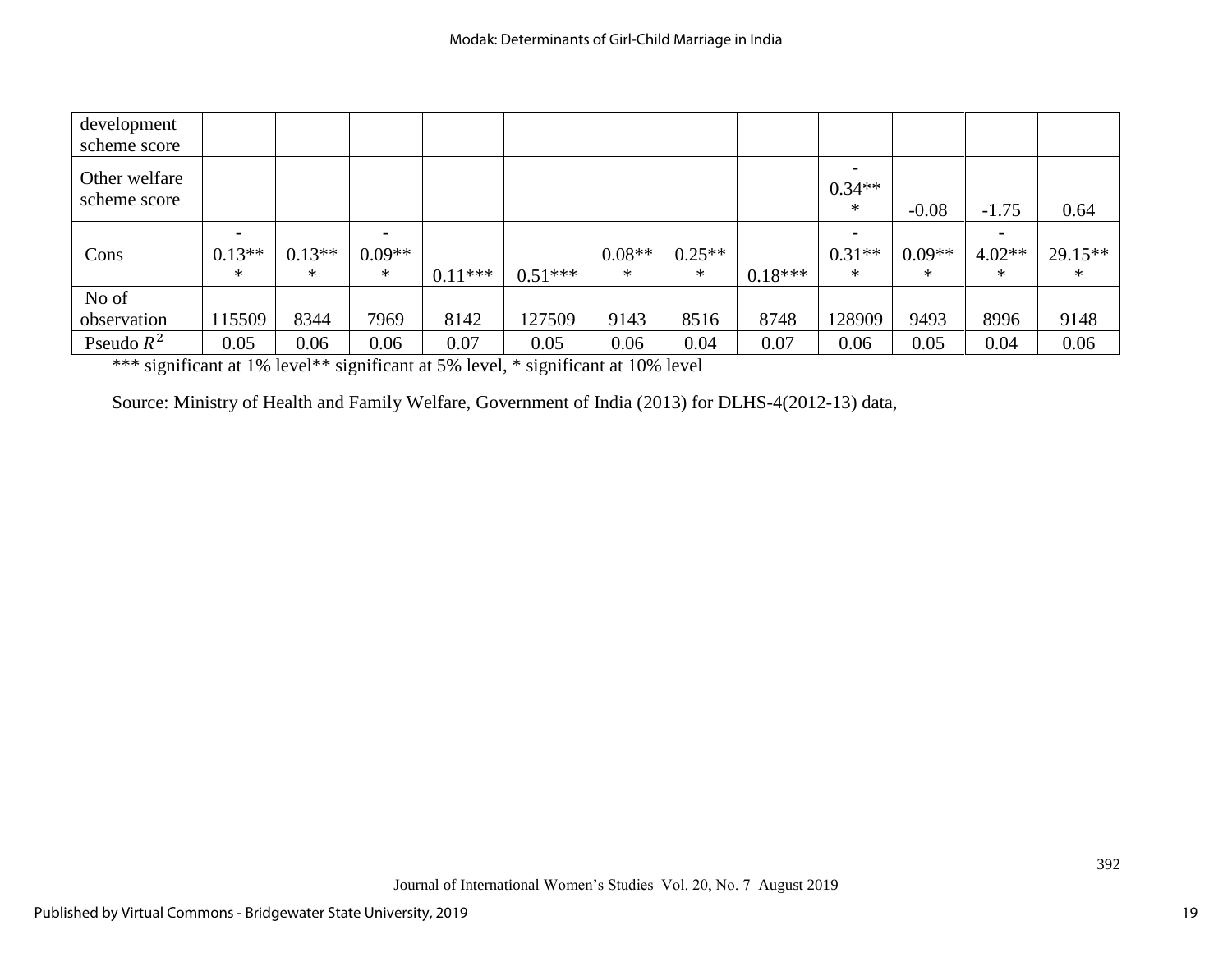## **Conclusion, Policy Implications, and Directions for Future Research**

This study has demonstrated that the prevalence of girl-child marriage is declining in India. However, the decline is not uniform across states because of unequal levels of socio-economic development, modernization, and income distribution at the state level in India. The prevalence of girl-child marriages is the highest in West Bengal compared to all other states in India. From this analysis, I find that the largest drop in the prevalence of girl-child marriage has been in the under-15 marriage group, while marriages in the age group of 15-17 years are found to be quite common in a number of high prevalence states such as West Bengal, Tripura and Andhra Pradesh. Here, West Bengal accounts for a high incidence of girl-child marriage in the below 15- and 15-17-years' age groups than the other high prevalence states in India. Moreover, the mean age at marriage for West Bengal women is lower than the other states and the percentage of child marriage among women is higher in West Bengal than all the other high prevalence states in India. Therefore, the government must develop policies to increase the level of demographic and socio-economic development at the state as well as the national level in India. Individual and household socioeconomic characteristics, such as place of residence, education, religion and caste are important factors determining girl-child marriages among high prevalence states in India. However, wealth quintile is a significant factor to be associated with child marriage in the rest of India and Tripura, but it is insignificant in West Bengal, and Andhra Pradesh. As the present study establishes, there is a greater tendency towards child marriage among rural women, irrespective of education and wealth differences in high prevalence states and the rest of India. This suggests that marriage practices in rural areas are influenced strongly by traditional values.

The present study also shows that girls with a secondary and higher education have a much lower chance of early marriage compared to the illiterate ones in both the high prevalence states and the rest of India. Thus, education and early marriage are closely linked. It has been observed that the household wealth quintile (taken as proxy for household income) does not affect the chances of early marriage among the high prevalence states like West Bengal and Andhra Pradesh. This negates the perception that poverty is the driving force behind child marriage in this state and therefore a special targeted scheme is needed to tackle this problem.

According to the DLHS-4-unit level data, I investigated the household and demographic characteristics in determining the probability of girl-children's marriages among the high prevalence states in India. However, these characteristics reflect the situation of those households which bring in child brides and not those households who marry off their daughters at a young age. The information about married girls and women's parental households was not available in the data source. However, since the practice of child marriage depends on both—the decision of the girl's parents as well as that of the groom's family—the absence of sufficient data pertaining to the bride's family, is a major research gap; the assumption that it is the bride's family that renders this decision alone, however, should not persist. Another limitation of this study is that the education, occupation, and income of the respondent's parents could not be included in the analysis, because the DLHS-4 data does not contain information on this variable. In fact, parents are the main decision-makers when arranging marriages for their daughters in West Bengal, Tripura and Andhra Pradesh. Therefore, parents' education should be considered as an important determinant of girl-children's marriages among the high prevalence states in India. Hence, future research analysis should focus on these areas.